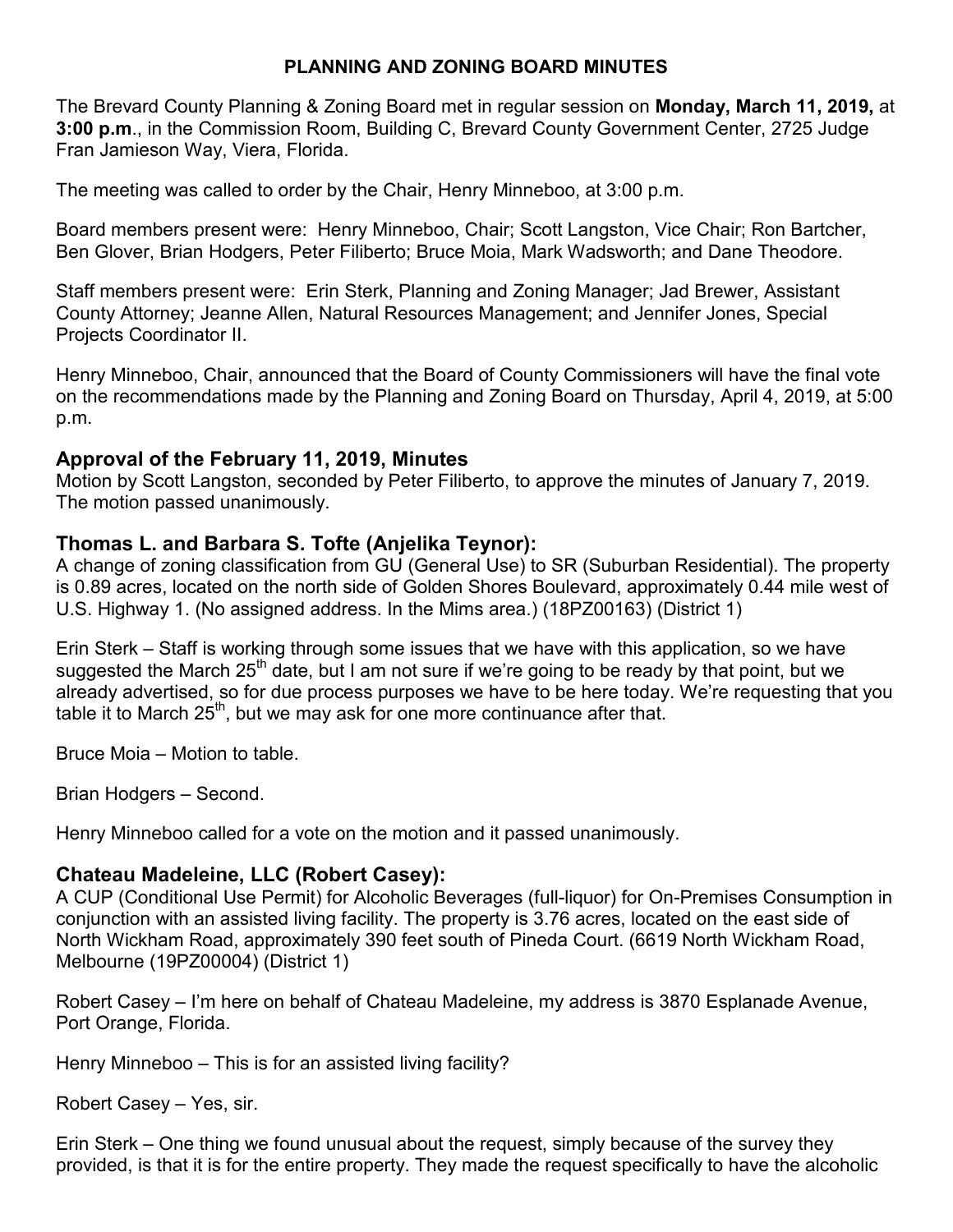beverage service in the dining area restaurant and an outdoor courtyard area. We have a site plan for the development of the property and we're recommending that you limit the consumption of alcohol to those areas and not necessarily wherever else, such as the care rooms. You have a survey and you can do that if you choose.

Henry Minneboo called for public comment, and hearing none he returned the item to the board.

Ron Bartcher – In the floor plan in our package, is that two dining areas?

Robert Casey – Yes.

Ron Bartcher – The smaller dining area, do you want to also have beverages there, too?

Robert Casey – Yes.

Ron Bartcher – It wasn't outlined in red.

Robert Casey – There is one wing which is the memory care wing, and that area will be restricted from the alcohol.

Erin Sterk – That's a good catch; staff outlined the area on the exhibit that's in your packages, so I'll get with you to ensure that we have all of that area.

Ron Bartcher – This appears to be the first floor; is there a second floor?

Robert Casey – Yes, there's multiple floors.

Ron Bartcher – Does each floor have its own dining area?

Robert Casey – No, sir. They would like the ability for the residents to be able to carry their drinks from the dining room to their residence, which is basically a condo, or apartment in the facility, since they are residing there.

Ron Bartcher – Doesn't that mean that we need to give the permit to the whole facility?

Erin Sterk – I will get with them after this; you may just want to approve it as they applied for today, and then we can clean that up before the County Commission meeting. We did not know that, as that was not in any of the materials submitted.

Henry Minneboo – We're not going to do a binding development plan on a conditional use permit are we?

Erin Sterk – No, it would be a condition of the conditional use permit.

Dane Theodore – I'll make a motion to approve this application with the limitation on the area as recommended by staff.

Peter Filiberto – I'll second.

Henry Minneboo called for a vote on the motion as stated, and it passed unanimously.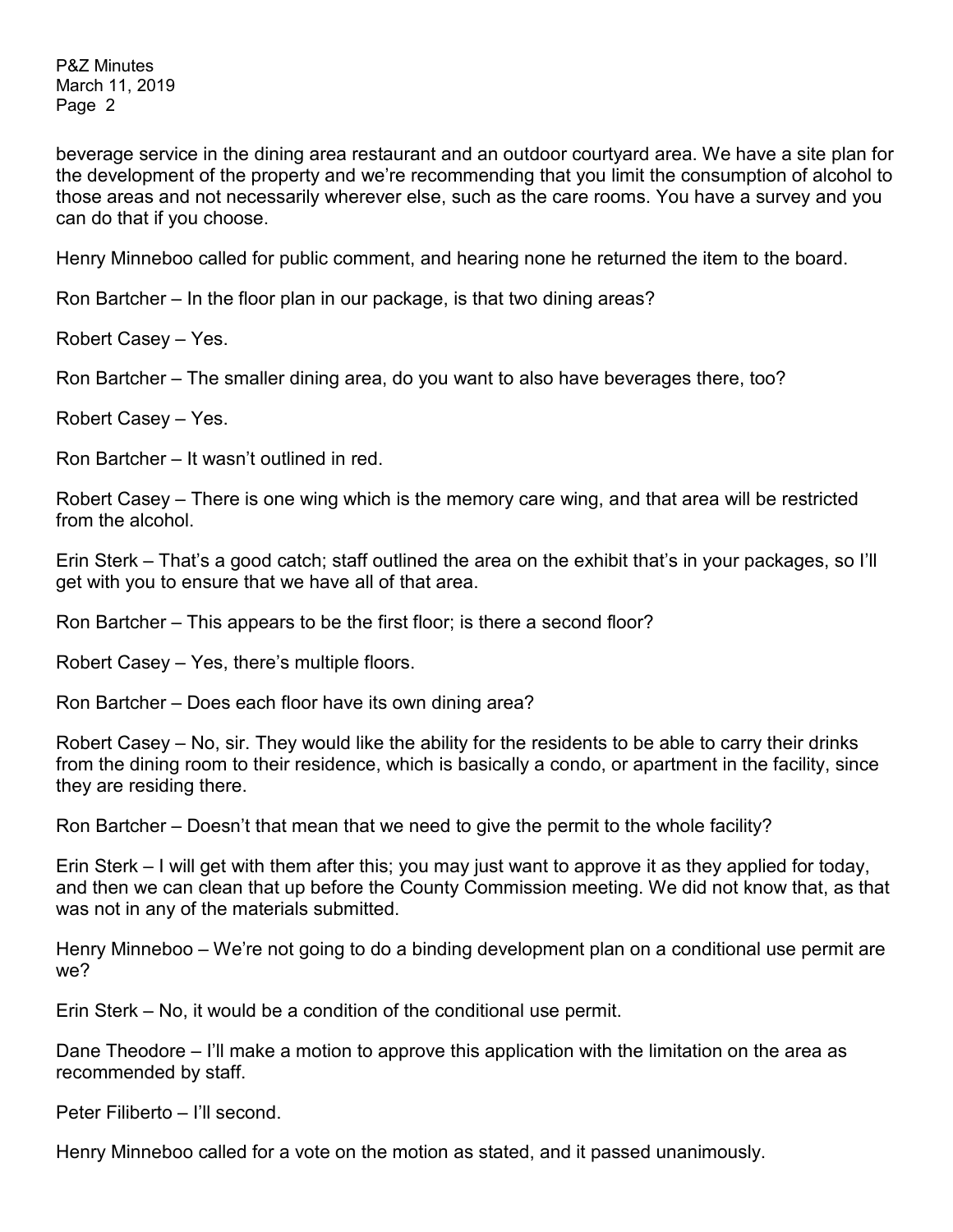# **LTM of Florida Holding, LLC (Kim Rezanka):**

A change of zoning classification from GU (General Use) to RU-2-12 (Medium Density Multi-Family Residential). The property is 2.90 +/- acres, located at the north end of Dixie Highway, approximately 0.22 mile west of U.S. Highway 1. (No assigned address. In the Palm Shores area.) (18PZ00086) (District 4) **This item has been withdrawn by the applicant (letter received 03/05/19).**

#### **Joseph Brandon and Nikki Thomas:**

A change of zoning classification from AU (Agricultural Residential) to RR-1 (Rural Residential). The property is 19.75 acres, located on the southeast corner of County Line Road and Dixie Way. (6705 Dixie Way, Mims) (18PZ00154) (District 1)

Stuart Buchanan – My name is Stuart Buchanan, my working address is PO Box 1545 Titusville, Florida, and I'm here today representing the Thomas family. I have some handouts for you that you might have already received in your packages. (Documents submitted by the applicant can be found in file 18PZ00154, located in the Planning and Development Department). The first one is a letter from the Volusia County Public Works Department clarifying that it is in fact a Volusia County public road, and they are responsible as the maintaining agency. The request before you is for a rezoning, and as staff previously stated, you recommended the Small Scale Future Land Use amendment for approval on 3.15 acres. The balance of the property, which is the 16.16 acres, already has a Residential 1 Future Land Use; the applicant is requesting a rezoning which will allow them to build up to 15 single-family residential lots. One of the things that you did when you corrected the future land use was that the parcel had a split future land use, so your recommendation and subsequent approval, hopefully, by the Board of County Commissioners, will fix that problem and make this split future land use go away. One of the things that I'd like to point out to you that is also in the letter from Volusia County is that they've made it very clear that it is a Volusia County road; it is maintained and is the responsibility of Volusia County, and the applicant will be complying with any requests that Volusia County makes. In other words, Volusia County will tell us whether they want it paved, and whatever it is that Volusia County instructs us to do we will be required to do, as it is their road, even though the property is located in Brevard County. Volusia County is responsible for any right-of-way use agreements or permits, which we're going to have to comply with, and we have no problem complying. I'd like you to look at the aerial in your packet, just to make sure everyone understands that the property in question is not in its natural state; it was cleared several decades ago, and it is an existing citrus grove with a single-family house; it was cleared and planted years ago. You'll see a number of letters of support in your package, and I'd like to bring to your attention the one from the abutting property owner. The abutting neighbor has the property to the east and south and is in full support of the project, and another letter in support is from Mr. Simmons, who is one of the only families that has been in the north part of the county longer than mine, they've been there for seven generations. Mr. Simmons supports the project as he states in his letter because it is getting harder and harder for his family to find homesites to build their homes on. The last thing I'd like to bring to your attention is that I've noticed in a lot of correspondence back and forth with the County about the conservation area, which is in Volusia County to the north, across the Brevard County line. You'll also see mention of different Environmentally Endangered Lands purchases and Saint Johns River Water Management District, and the Department of Environmental Protection. For those board members that are unfamiliar with this, there are a number of County and State agencies that own property in Brevard County; the Environmentally Endangered Lands Program, Saint Johns River Water Management, and the Department of Environmental Protection, and when they purchase these properties they come off the tax rolls, and what a lot of people are unfamiliar with is how much property is actually taken off the tax rolls in Brevard County. I'm familiar with it because I was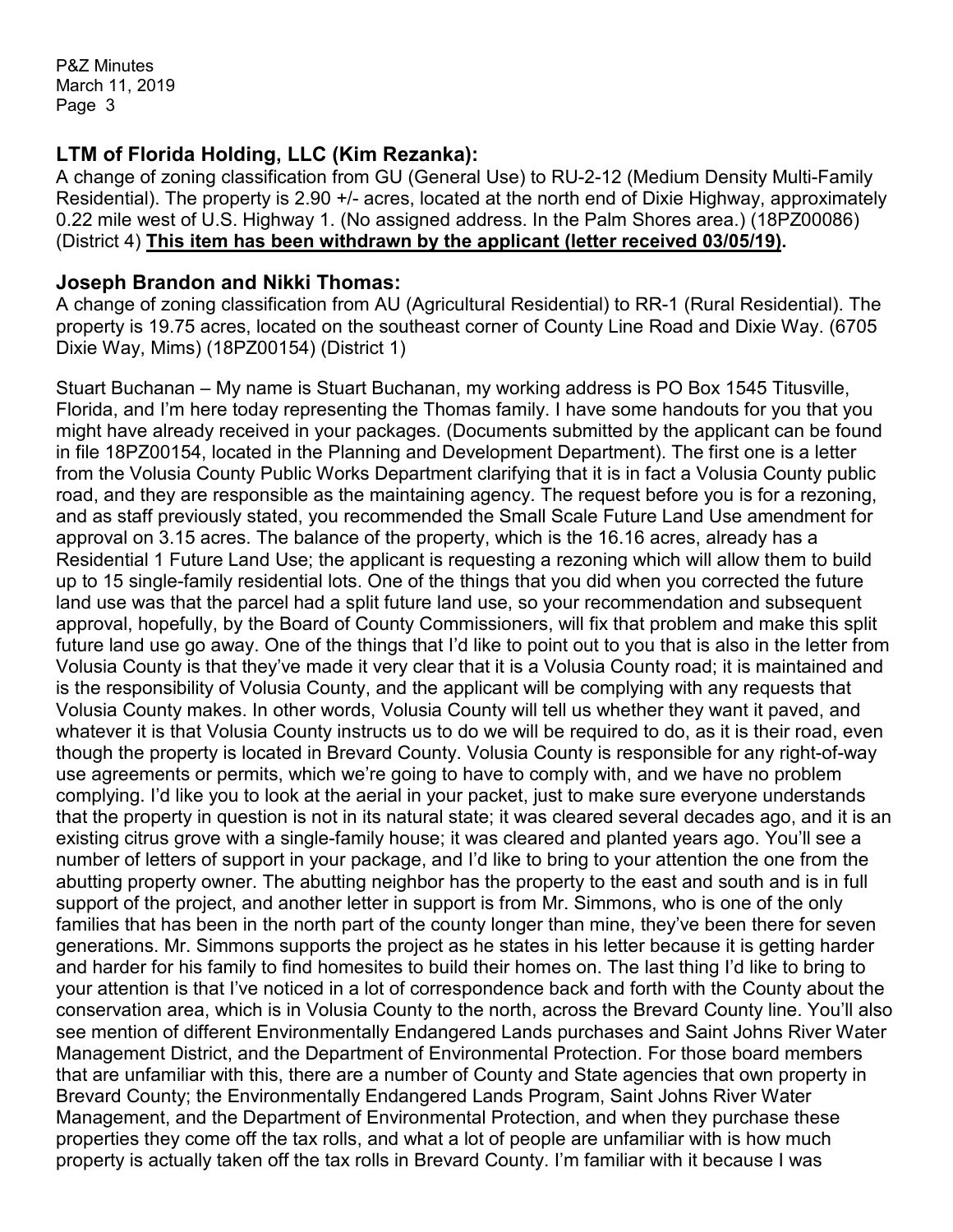responsible for tracking it; in 2015, 49% of unincorporated Brevard County was owned by the Environmentally Endangered Lands Program, Saint Johns River Water Management District, and the Department of Environmental Protection. If you'd like to verify those figures you can simply go to the Future Land Use Element of the Comprehensive Plan, there is an exhibit in there called, "Greenhouse Gas", and in that we had to take all the acreage in Brevard County that had been purchased by environmental agencies taken off the tax rolls, or placed under conservation easements; and it's 49% of unincorporated Brevard County. Again, this is a rezoning that will allow the applicant to utilize the future land use they already have; it will let them build up to 15 homes; it is not in its natural state; it is a citrus grove with a single-family home on it; and we have provided information on the access, which will be through a Volusia County roadway. I'd be happy to answer any questions that you have.

Cheryl Barnes – Good afternoon, my name is Cheryl Barnes, I live at 3800 Sam's Lane, Scotsmoor, and our property is approximately 130 feet from this proposed development. The Brevard County Comprehensive Plan Future Land Use Element, Chapter 11, Goals, Objectives, and Policies, states in the first section, Residential Land Uses, Objective 1, "Brevard County shall facilitate the development of residential neighborhoods that offer the highest quality of life to the citizenry through the implementation of policies that accomplish the following:" Criteria A states, "In short, the compatibility of new development with its surroundings." I believe there were five properties within the 500-foot radius of this proposed development that were notified by the County of this rezoning request; four of the five properties have homes built on them, and we are all permanent residents of Scotsmoor. The fact that you only had to notify five properties about this rezoning request, by itself reflects just how rural we are in Scotsmoor. We are a small voice, but all four of our families ask that you deny this request. The Plantes and the Floyds who live directly across from the applicant have submitted letters to the board. The Grahams who own the organic orange grove directly across from us have signed a petition. And we, the landowners of the conservation easement have stood before you to object. However, precisely because Scotsmoor is such a rural community, we are more than just the homes immediately surrounding this proposed subdivision. I described to you on my last time standing here, our conservation easement and other conservation lands, including the Merritt Island National Wildlife Refuge and the Indian River Lagoon Blueway Project, immediately surround this proposed development. Although Scotsmoor is dotted with conservation lands, which contribute to the rural environment, it is in truth that the majority of the Scotsmoor residents, the homeowners on their agricultural parcels, the citrus growers, the cattlemen, the horse farms, the beekeepers, and even a shrimp farm that is going in right up the road from us, that are the backbone of Scotsmoor. They are the caretakers of some of this last remaining rural land in our County. This placement of a subdivision in the middle of both conservation and rural land, with families devoted to maintaining this lifestyle defies the description, and I paraphrase, 'compatibility of new development with its surroundings to offer the highest quality of life to the citizenry, as required by the Comprehensive Plan Future Land Use Elements. I ask that you consider the values of the residents of Scotsmoor and our community that we seek to preserve, and deny this request for rezoning.

Tim Root – Tim Root, 3540 Sunset Avenue. We oppose the change from one home per acre because of the harm it will cause to the Lagoon. It has already been documented that the Scotsmoor area is the most contaminated with pollutants, and has experienced a loss of fish, shellfish, and birds. All roads east of Route 1 are lined with deep ditches dumping directly into the Lagoon. With zoning changes to one home per acre, hundreds of more homes would have septic systems leaching into these ditches going directly to the Lagoon, as well as all of these hundreds of yards dumping herbicides, pesticides and fertilizers into the Lagoon as well; damages far worse than we now have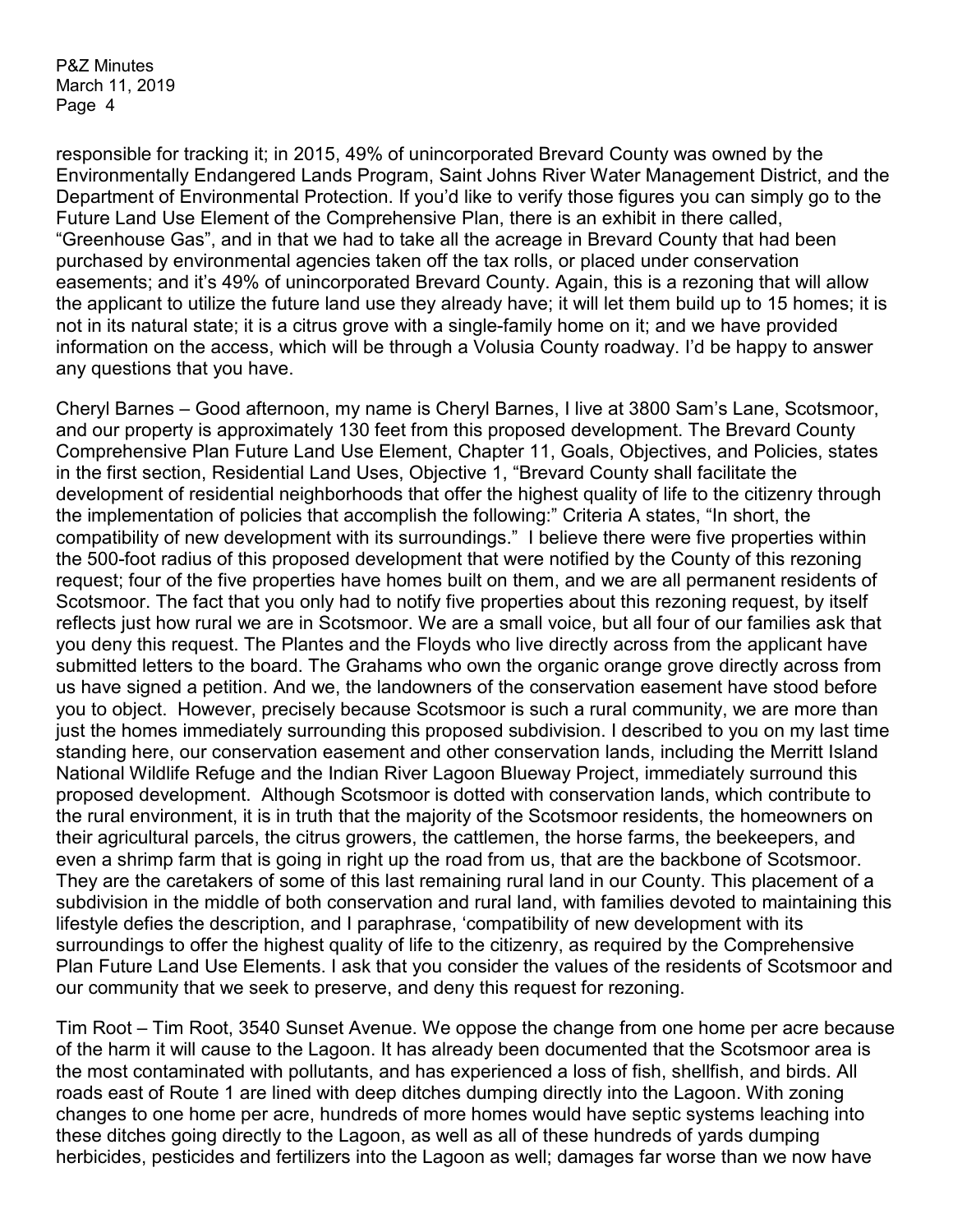will hasten the death of the Lagoon. We need to stop this from occurring, and keeping the two and a half-acre zoning would help a great deal to maintain our rural community. What is the tipping point? When is enough too much? Several years ago we opposed a development that was proposed for the area where the National Cemetery now is, with some of these same issues and it was defeated. When the National Cemetery was proposed we thought it would not adversely affect the community and it's resources, but we were wrong. The cemetery has to draw its water from its lake system, and while all the water is being pumped out it cannot recharge the system and the surrounding area, thus 70 homes have already had to have new wells re-drilled, from John's Road to Huntington Lane. No development east of the current portion of the cemetery has been completed; the next section to be completed will be along Dixie Way, north to Huntington Lane. At this point, there will be homes between the cemetery and the Lagoon. The cemetery is approximately one-third complete; thus, when it is completed, three times the amount of potable water for us will be used for irrigation, causing hardship. When Titusville was running out of water they came north and drilled west of Scotsmoor; most of us cannot reach the Floridian aquifer; we rely on groundwater at a shallower depth; our potable water is steadily being depleted, and with hundreds more homes at one home per acre, it would be the death of our rural lifestyle. As our potable water is drawn down, salt water from the Lagoon intrudes; salt water intrusion is a reality. Several families have spent between \$12,000 and \$18,000 for a reverse osmosis system to survive, and hundreds of more homes would conflict with our rural lifestyle and drain our limited supply of potable water. Changing zoning to one home per acre would be opening Pandora's box to development. Thank you.

Nancy Stevenson – Good afternoon, my name is Nancy Stevenson, I live at 6600 Possum Lane, which on County Line Ditch Road in the Scotsmoor area. (Ms. Stevenson provided handouts to the board, which can be found in file 18PZ00154, located in the Planning and Development Department). This project impacts not only the neighbors, but the community, the water quality, the availability of the environment, and the future of the Lagoon. This property in question is approximately 1,500 feet from my personal property, and about 800 feet from other properties that we are involved in. Our whole area up there is considered rural agricultural with the smallest track being 2.5 acres, but that 2.5 acres just got divided on a family lot that was 10 acres, so it's a mother and child family unit on a 10-acre lot. People relocate to this area because of the large space, acreage, and its quietness. The joke in our house is that you don't want to open the bathroom window and talk to your neighbor. Many folks that have come up there and settled for 2.5-acre tracts wish they had a bigger tract of property, with more freedom and more space. He touched on the roads belonging to Volusia County, and they are. County Line Ditch Road is millings, not paved; Dixie Way is completely dirt; and if you're coming onto vehicles, one has to yield to the side to pass the other, and we make it a joke that you yield, and sometimes you have to get out of the way and wait for wildlife or livestock to finish crossing so you can continue your journey. We talk about the resources and added demands on that project, such as construction, delivery trucks, garbage, and all the services such as fire, electric, the Sheriff's Department, and emergency vehicles that would be in greater need with that much more density. To the immediate north is the Volusia County sign, and the residential to the far left is one owner, and it's a cow pasture, it's not broken out. The Volusia County side is all conservation. County Line Ditch is the applicant's north property line. At our town meeting Mr. Thomas made a comment that his water retention would flow to the Saint John's River, and we kindly suggested that the water would flow east; the water does go east and flows into that ditch. With my past history working with soil and water, and natural resources, on our personal property, in that area we call it a shelf, because if we dig down about one foot we hit pure rock. When it rains we don't retain that much; it's runoff, and it goes to that ditch and heads east. We have to retain for agricultural reasons, but my point is that there's instant runoff, and even in the dry season that ditch is still flowing east. It starts at U.S.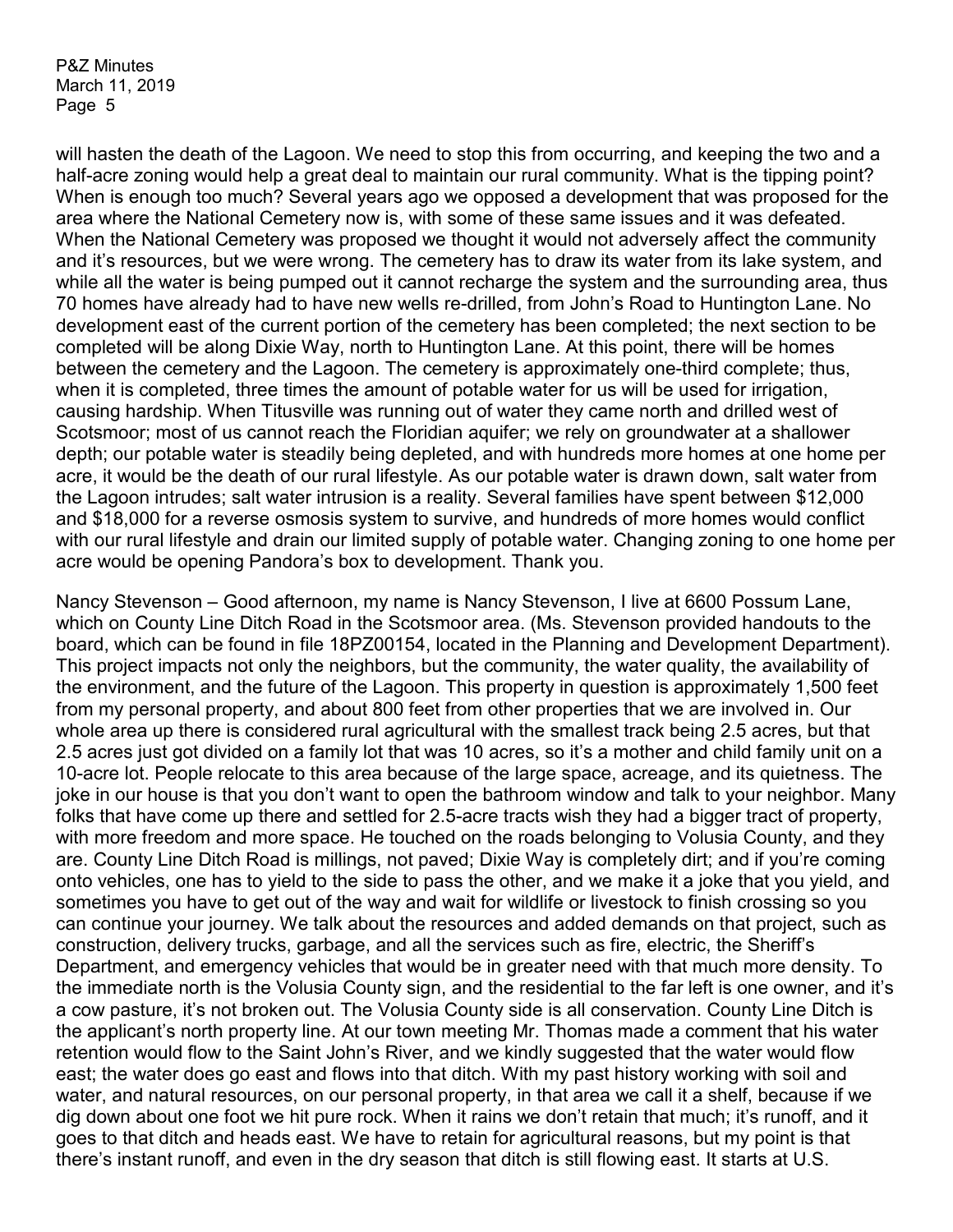Highway 1 and travels east all the way to the Lagoon. The concern would be that the new homeowners would be fertilizing and using pest control, washing their cars, power washing their homes, so there's runoff, and God forbid a septic tank backs up, because there's immediate runoff right into the ditch going into the Lagoon. There is nothing to stop it. Those are my concerns, future land use, future protection, and if happens here and it can happen other places, you're right on the Lagoon.

Bill Goff – Bill Goff, I live at 3320 Huntington Avenue, Scotsmoor. When I spoke the last time I spent some time since then trying to get some answers from the Saint John's River Water Management District regarding the hydrology in our area. For instance, in some areas what direction does the water flow to our area from, and I found the Water Management District is very difficult people to deal with; they have thousands of employees and you're never talking to the right one. I posed eight questions to them and was quickly told by a guy named Rob Barber that there was no person who had all those answers, and I would have to talk to eight different people, eight different specialists, and I think I finally got the right man's name but he doesn't return his phone calls. One question was, there's a well that Titusville owns across the street from my house, which they sampled poorly, and what depth was the interface between salt and fresh water before Titusville turned their pumps on, and at what depth is that interface today. The guy that's supposed to call me back supposedly has that answer, and when I told this Rob Barber where I lived and the proximity to the Indian River, and my concern about salt water intrusion, his only comment was that I certainly have a reason for my concern. I explained to him we're on the wrong side of the aquifer flow from those pumps taking Titusville's water. I asked him, if my well turns to salt, who do I call; will Titusville turn their pumps off because I complained; he said he didn't think so. I even asked him if there was any limit on the permit to the amount that Titusville could draw, and his comment was that he wasn't sure, but he doubted it. Apparently, there's no limit to the number of wells they can drill; they can drill wells in that field, which is between us and the water supply. I'll leave you with the thought that if there's any question about the long-term sustainability of a good supply of potable water, then it's obviously counterproductive to talk about higher density. Thank you.

Dale Ceballos – Dale Ceballos, 6045 Oak Street, Scotsmoor, and I've been living there for 39 years. My point today is mainly about the orange groves. Many people who live there, quite a few of us, including myself and other members of my family, we all have orange groves; it's an important part of our lives. The biggest problem that we have with the orange groves today, as you all know, is the diseases that we get. This type of density that continues to come in is a problem for us, mainly because of the traffic, and not just cars, but four-wheelers, dirt bikes, and golf carts. The problem with that is oftentimes the recreational vehicles actually come into our groves and bring in contaminates, and that is horrendous for us to deal with. Even the cars when they go up and down the dirt roads, and when the trucks go down those roads, they create huge amounts of dust and dirt in the air, and those are the things that carry the contaminates that really give us a problem. The other issues are with our water, and a lot of us use watering systems, but most of them are shallow-well types and they pick up a lot of contaminates from runoff. This is important and it's common sense.

Kristi Floyd – Good afternoon, my name is Kristi Floyd, I live at 6720 Dixie Way, and I'm the west neighbor to the Thomas's. They have been great friends; our kids play together; but I don't want to look at that many houses out our front door. I worry about the agriculture; we moved to Scotsmoor for the kids; the community is great and we all look out for one another; we have horses we ride up and down the dirt roads on; and I feel safe with my kids playing in the front yard. To think of what could be moving in, I just don't think it's a good idea for that many houses to be put right there.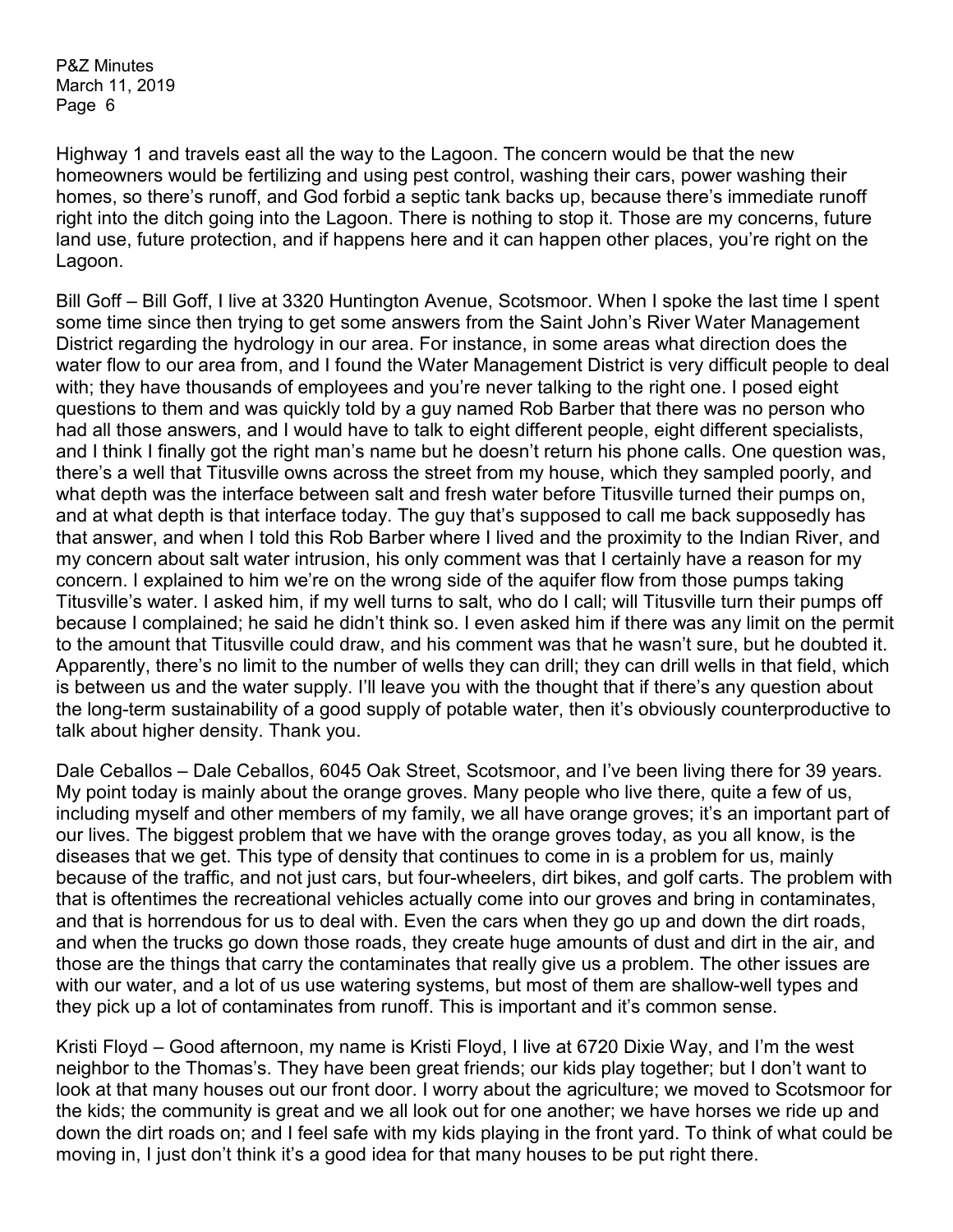Ethan Burke – My name is Ethan Burke, I live at 6010 Dixie Way, right down the road from the proposed location of this development. While County Line Ditch Road may be maintained by Volusia County, that road is narrow, and if there are two, full-size trucks on that road, one has to pull off in order for the other one to pass. What that means is more traffic is going be directed on Old Dixie, which is unpaved, and my issue with that is the dust, which is horrendous. At my house, I can't keep anything clean; all the construction vehicles go down that road, and it's a real mess and a real problem. A side effect of this is during the rainy season; the roads collect water; and just from the shear amount of traffic, there are massive ruts in them. People drive up in my yard because the roads are so bad that you can't pass unless you're in a truck. More traffic will be directed onto this because County Line Ditch Road is so narrow it's going to exacerbate the problem even more. When you depend on using a road to go out and go to your job and make a living to provide for your family, it's a big deal; you don't want to have to shovel the road to get out.

Darrell Burke – My name is Darrell Burke, I live at 3445 Sunset Avenue, and Ethan's house backs up to mine, with a big field between us. I guess it's the Thomas's and Savvy, LLC, that's proposing to build these houses on one acre. We saw a site plan that showed a cul de sac road, and I'm not sure of the width of the one-acre parcel, but I pose the question of if anyone has done an elevation, or have they done a percolation test to see exactly how many loads of dirt will be required for each home on RR-1 (Rural Residential). I think he mentioned a carbon footprint of 1,500 or 1,600 square feet, and for that you will need 80 loads of dirt if the soil will allow you to put a septic tank at that height. This is from a construction standpoint, so you're going to have one-acre parcels with a four or five-foot mound of dirt, for however much distance there is between those two property lines before there is another four or five-foot high mounds of dirt with another house on it. I know there was mention of a swale cut in on two sides of the property, 20 feet wide, but is it truly a swale, or is it going to be a canal, because the surface water that is retained is going to run right back to the swale and go into the ditch. You can't dig a pond in RR-1 because there is a 75-foot setback all the way around, per code. You're going to haul in all that dirt and wind up with an area that's going to be more runoff, and I don't know if anybody has accounted for that. Has there been any elevations done?

Henry Minneboo – Usually, at this level, a lot of that stuff isn't done, because if you don't get the zoning you don't need to keep moving along. This is step 1 and you have 26 more steps to go.

Darrell Burke – But if you zone the property RR-1 and he sees he can't meet the requirements of putting a home on RR-1, then he's going to be paying taxes on RR-1 for all that acreage.

Henry Minneboo – That's not ours.

Darrell Burke – I know, but that's something to consider, and I don't know if he's thought that far ahead. I'm opposed to it; that's the lifestyle we live; and all these people who have worked their whole lives taking care of the groves, taking care of cattle, and building a ranch, and you hate to see that way of life disappear. That's not what it's for.

Deborah Gray – My name is Deborah Gray, 3355 John's Road, and I am right across the street from the cemetery. They were talking about the roads, well everybody knows our roads aren't sand roads, they're actually crushed concrete. I'm on John's Road and the cemetery has affected me; it's silica dust; they did send notices out when they put this new stuff down on our roads, but if you go down three properties from me – and this is back in the old zoning when you were allowed to have one house per acre – there's a gentleman there who has been fighting cancer for two years, and why is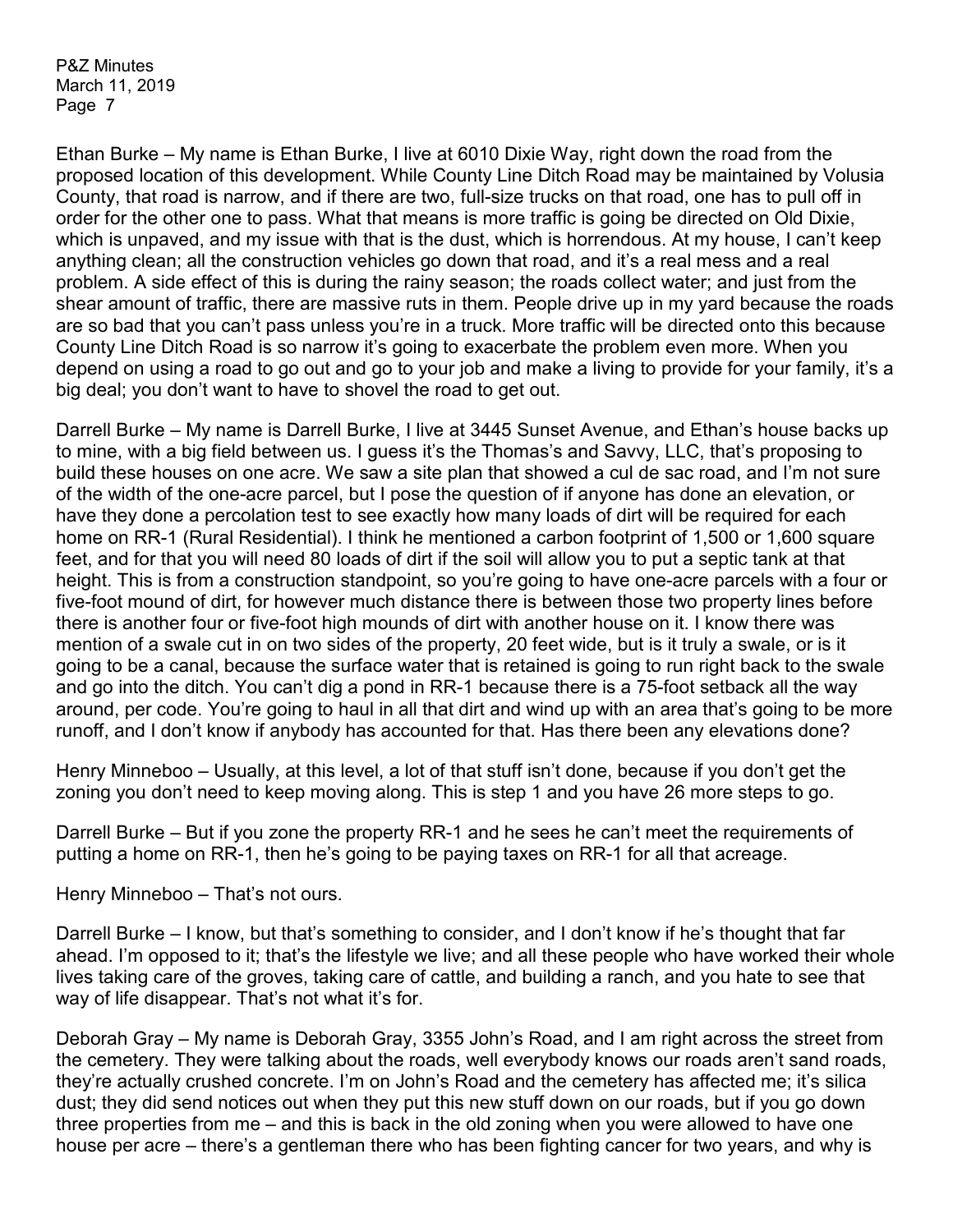this? You go up there, it's a rural area, and you want to have your windows open in the springtime. We don't have a ton of traffic, but we do have quite a bit; the vehicles go up and down those roads and this man can't keep his windows open because he has cancer now from breathing in the road dust coming through his front main window of his house. I live right there and I've had to re-do my wells because of the cemetery; I also do the horse and caisson for the National Cemetery and I use my Stallion to drive up John's Road with a carriage and go to the cemetery and bury our veterans. It has made a big impact from the traffic from that. The water is becoming salt; our wells are only 29 feet deep, and people try to go deeper. We also have issues from when Chemco had a serious spill; I've known four people who have died of cancer up there, and that's from our water, so everybody up there has special systems on their watering so they can drink it, but people don't always think about it, but you have to have it for bathing, too, because your body is a huge organ. I'm coming at this from a different thing because it really affects me; I've had underprivileged kids come out and we take them on horses in the river; I've been there for 12 years and I've seen a big difference in the water at the landing when I take the horses down there. I've almost drowned because the ditches to go that river, and it's muck – we all know that, too. The problem is we have a lot of elderly up there, and if this zoning gets passed, do know what's going to happen to Scotsmoor? It will no longer be the Scotsmoor we know, it will be annexed in and be part of Mims, which we already have a mailing address of Mims; they've tried to take our post office away. There are a lot of elderly people up there who own a lot of property, and what's going to happen when they pass on? When you're in your 70's and 80's you have to look at the next generation, and if we allow this to happen now, everywhere I would ride will no longer exist. Besides that, I hay up there, I hay all of Huntington Lane. You can see the difference when we do get rain and when we don't; we've been very lucky the past two years and have had some good rains coming in to get more hay, but all these people that own property down in Miami, it's going to become like 5A, and Walmart has already bought the property. It's going to get big, but we would like to keep it rural as much as possible. We do have little properties in there, but when you have those roads, driving up and down those roads, and that silica dust, you can't open your windows, and if you do you're going to take a chance that you're getting cancer. There's nothing else that would have made him do this, but he keeps his stuff closed and he puts big signs out on the road to please slow down. Our roads can't handle it; our roads can't handle the cemetery. It's \$1 million to pave from Dixie to John's Road because of the cemetery, because the dust is affecting the cemetery and that's why they want it paved. Most people come to Scotsmoor to get away from the city; and that's what he said, that he moved from West Miami via Utah to come here and make himself a home. So did I, but I want my 10 acres, I don't want to hand sugar out my door. This will create a lot of problems if we put a lot of housing up there, because everyone will sell their property.

Glenda Ceballos – My name is Glenda Ceballos, I live on a small orange grove on Sunset Avenue, 3175 Sunset Avenue, Scotsmoor. We moved here from the west coast, near Naples, where we had 2.5 acres, and that area around our property was bought by a developer and sold in small parcels like they're thinking about doing here, and that turned that area into an urban sprawl, and that's why we moved to Scotsmoor. Our orange grove, since the cemetery went in, is dying, and a lot of that is caused by the salt intrusion. Besides the orange groves there is a lot of wildlife in our area; we have the birding trail; we have the birding festival; and if we get a lot of small lots the greenspace is going to be gone, and the birds and wildlife aren't going to be there, and it will be another small town, it's not going to be rural. We have three families building on our street, on Scotsmoor Avenue; these people came to the area because they wanted the rural life for their family; they followed the rules and are building on 2.5 acres, and we welcome them because they are good neighbors who will continue the rural lifestyle. That's what we want for Scotsmoor; we want to stay country.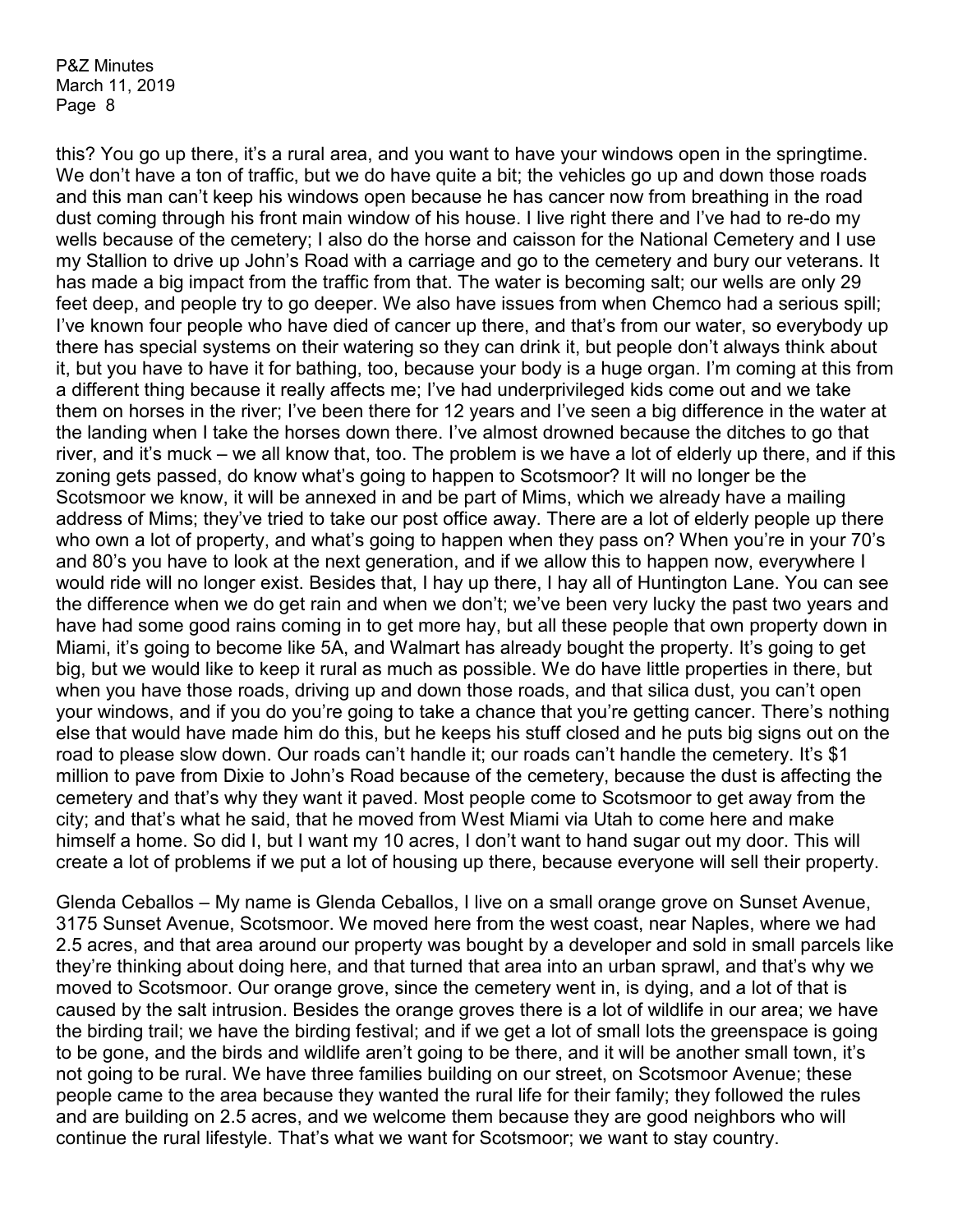David Laney – My name is David Laney, and my wife, Cheryl Barnes, and I live at 3800 Sam's Lane, and we're the ones that have the habitat easement, and I'd like to provide you with the easement paperwork. (Handouts from Mr. Laney can be found in file 18PZ00154, located in the Planning and Development Department). I'd like to respond to a couple of comments by Mr. Buchanan. The 49% of Brevard County not on the tax rolls, if you have the chance to ask him, does that include the Canaveral National Seashore and the properties not buildable along the Saint John's River, as those drive the percentage of buildable property? As was discussed at the previous Planning and Zoning meeting, Mr. Thomas said he would have a meeting with the community at the Scotsmoor Community Center, and he did say all the water would drain to the Saint Johns River, and I suspect he misspoke, because it doesn't drain to the Saint Johns River, it flows to the Indian River Lagoon. He also stated he had been in communication with the hydrologists at Saint John's River Water Management District and that his response that he provided to us, as far as what he was told by the District, is that the 16 to 18 wells were not a problem. I happen to have been in communication with exactly the same hydrologist at the District, Mr. Kristian Holmberg, and he disputes that that is what he conveyed to Mr. Thomas, and I'd like to provide a copy of what Mr. Holmberg communicated to Mr. Thomas. Regarding the letters of support so far for this project, the developer, of course they are going to be in support of this place because they need the property and they want to continue to develop land in North Brevard and as was noted at the previous Planning and Zoning meeting, this is the last place left in Brevard County because everything else is spoken for. Regarding the water issues, which a number of people have spoken to, I would also like to provide staff with a letter from Dr. Arnoldo Valle-Levinson who is a Professor of Ocean Engineering and Coastal Sciences at the University of Florida, and he did actually take the time to come down here and observe the area where the request for the new development is proposed, and I have a letter to submit to staff from Dr. Levinson. How much has water extraction from the aquifer increased in the past 20 years from Mims, north? No one has the answer to that, or if they do I haven't been able to find them. There is not accurate data on how much additional water is being withdrawn from the official aquifer adjacent to the Indian River Lagoon by development in the last 20 years. When I say development, I don't mean extensive, highdensity development, I mean how many additional homes have gone in on 2.5-acre to 5-acre lots. If you look at what is the current development pattern in that area of Brevard County, it is homes on 2.5 acres to 5 acres, and 10-acre lots. It is currently demonstrated that there is no market for high-density subdivisions in the Mims/Scotsmoor area. I know that because if you're familiar with Meadow Lake, it is a completely developed subdivision in Scotsmoor; it is fully developed at 52 lots; 27 lots are completely developed; 24 lots already have roads and drainage; and there is one house. The second person to build there built a spec home in 2014 and there have been no other lots sold and no other homes built and the subdivision is up for sale again for \$1.5 million. Any proposal with greater intensity than what is currently allowed by zoning, there is no market. There is no an unmet community need for this type of development in Brevard County. In fact, just the opposite is true. If you look at community needs and maintaining the rural environment, right now there is 2.53 acres undeveloped in unincorporated Port Saint John, and if I bought that property and came in here and asked you to rezone to AU (Agricultural Residential) at 2.5 acres so I can build a house and raise pigs, would you even consider that? No, you wouldn't consider that because the impact to the existing community, the impact to the characteristics of the lifestyle, and the lifestyle to the integrity of the environment of the community. This is the exact same thing if you talk about property rights. What does property rights mean? The same thing that any other rights in the United States means, it means that anyone here has a right to swing their fist up to the point where it makes contact with my nose. A person has full property rights up to the point that it infringes upon and impacts other peoples' inherent rights associated with property ownership. This is not something you need to approve because the developers are running out of land. This is the last remaining part of Brevard County with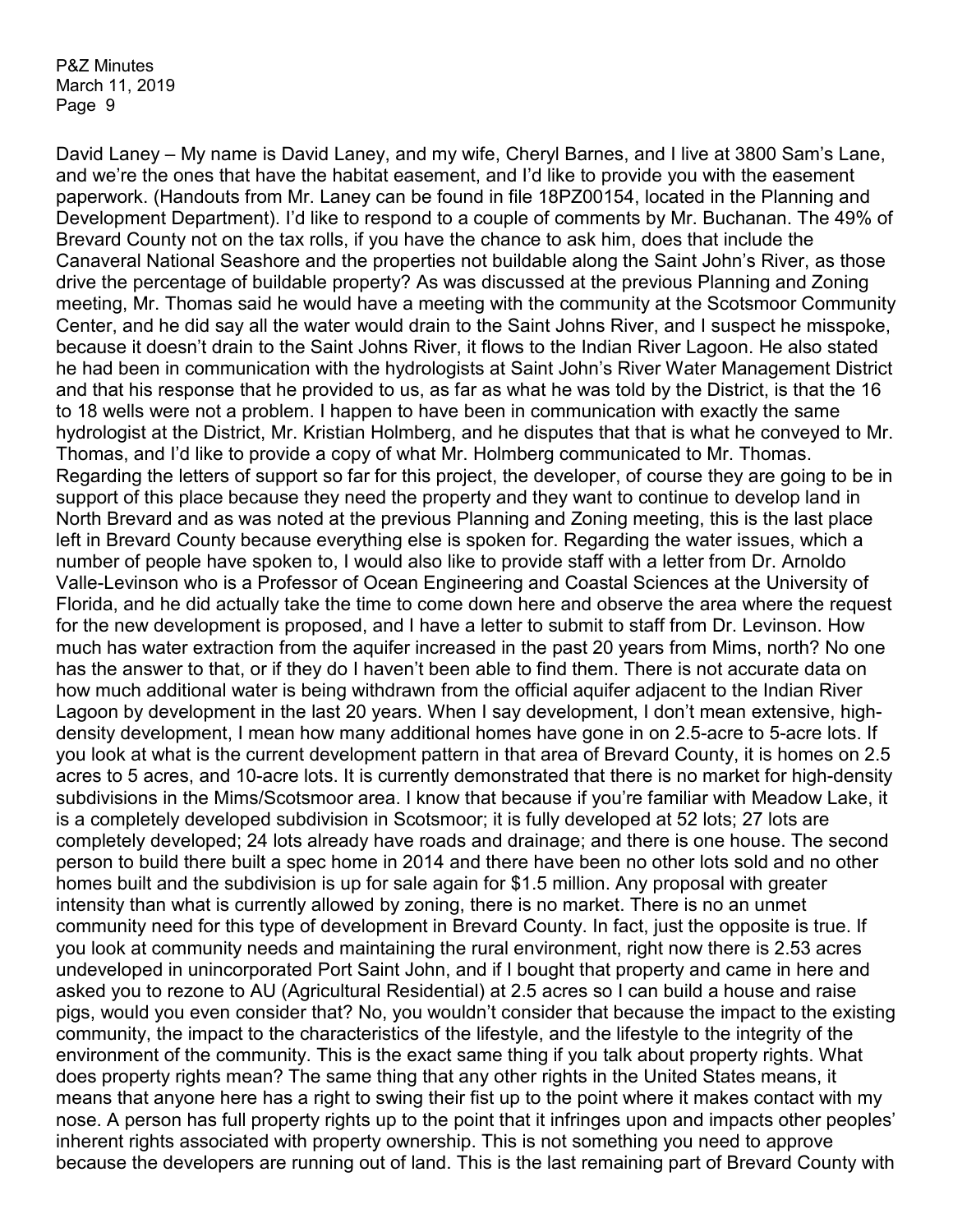citrus groves, cattle, and horses; it is not an expansive area, it is less than four miles by two miles. If you approve this I fully anticipate the grove owner that has not been able to sell in the past five years will be here asking for a rezoning on 106 acres. Mr. Simmons, who has submitted a letter of support, if he has acreage he will be coming in and asking you to approve it for RR-1 (Rural Residential). It will destroy the small vestage aspect of a historical rural environment in Brevard County. You all have administrative policies, you have the guidelines of community character and consistency with the adjacent development, and this property meets none of those policy statements.

Rose McGinnis – My name is Rose McGinnis, I live at 3734 Huntington Avenue, and I'm also currently the President of the Scotsmoor Community Association. I invited the Thomas's to come to the Association meeting to speak to the community, but not much was accomplished. I was thankful that he came, but after 30 minutes of the community going around the same subjects, I thanked them and they left the meeting, so nothing was accomplished. What we did was a petition, and I decided to take the petition and put it on a Google Map, and the petition was held at Brevard Feed and Seed, but it isn't in Scotsmoor, so if you look at the map you'll see large portions of areas where people don't even know this is happening. In the next week I plan on sitting at the local gas station and collecting more, and I'm sure I will double the amount of signatures we have. I have nothing personally against the Thomas's, I've talked to them a few times, and I understand their need to do what they want with this property, but what they had stated was that they are moving there to get away from the traffic and crowds, but putting a subdivision in your backyard seems counterintuitive to me. Once they have developed the property they can move on and do it again, but we have to live with this, and our families have lived there for generations. They've been here for seven years, so my guess is they bought the property at a time when it was a low cost; I have nothing against capitalism, but I am against it hitting my backyard. Also, he made a comment about the process of zoning and that this is just one step in the many steps, but for us, if the precedent is set and the zoning is changed to RR-1, that opens a Pandora's box that our community will have to deal with forever. If they get to the point where they can't finish their development, that affects them financially, but it affects the community forever. I would like to ask, I know there's never been a small area plan done north of Flounder Creek Road, and I would like to know how our community can go about doing that, and why it was never done, and why it was never asked of our community to have that done, so that the community can have some kind of say-so. I know it's been done up to Founder Creek Road. I would like to know if there's a direction we can take to have that done, and why it wasn't done, and why our little corner is always forgotten in this County. I'd like to have that done and any zoning and any future items like this tabled until that is done, and we have all the information that is pertinent to our community, to the water, the roads, and the future of our community. We're trying to rezone something that we have no future idea how it's going to impact us. I ask, for me and the dozens and dozens of community members that have contacted me, that you don't allow this to go forward. Thank you.

Delbert Link – My name is Delbert Link, I live at 5435 Elm Street, Scotsmoor. I lived on a dairy farm in Wisconsin in my younger years; when I moved to Florida in 1977 I was tired of the cold weather up there, and I said I was heading south until I got warm, and I stopped in Brevard County. I rented on North Merritt Island until it closed in; I moved to Cocoa after that and I got booted out of there because the rural lifestyle was gone. I moved to Port Saint John and had the same issue, and I decided I wasn't going to do it anymore because I love Brevard County, I love the area, and I traveled all over the state before I decided to stay in Brevard County. I moved to Scotsmoor because it's God's country, and he put that place on the planet for people like us that love the rural lifestyle. When a person wants to come in and literally destroy that lifestyle, it goes against everything that all of us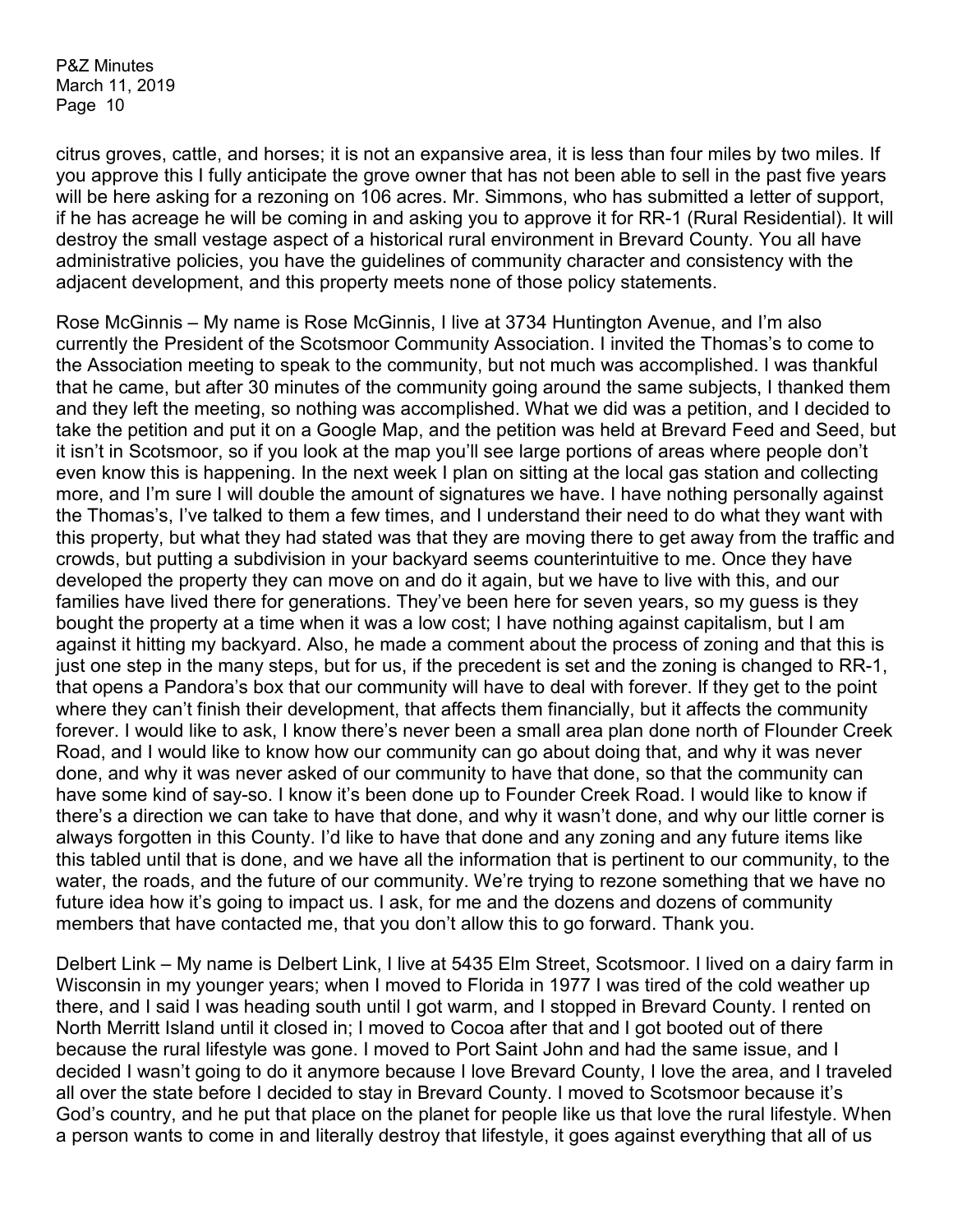up there are living for. I ask you, from the bottom of my heart, and everybody else's heart in this room, to please deny this guy's request.

Jared Adkins – My name is Jared Adkins, 3000 Sunset Avenue, Scotsmoor. I'm one of the folks that has spent the \$12,000 to \$18,000 on having multiple wells tried in different areas of our 20-acre cattle ranch. We moved to Scotsmoor five and a half years ago, my wife and my two boys. It's quiet, it's family friendly, and we don't have any Ms. Kravitz's across the street trying to get up in our business. At the Scotsmoor Community Association meeting, Mr. Thomas said he was trying to market the rural living. We feel that he's exploiting our way of life for profit, because the 2.5-acre split up would not be profitable enough. Our roads suck, our water sucks, our internet sucks; our proximity to Publix is 30 minutes, and we all deal with that because we love this lifestyle that we have, and that's why we're where we are. Now, it's being threatened because once this happens you can't undo it, it's done, and there will be a precedent there. Our infrastructure is not suited for all of the construction vehicles, the lumber delivery trucks that are going to be required to start building houses in this density; the dump trucks full of dirt driving over our roads that, as someone already mentioned, you can't get through without a four-wheel drive sometimes. I don't care about this one parcel of land; it's over a mile from my house; it's not going to bother me if he puts 100 houses on it, but what is going to bother me is what comes next, and what comes next, and what comes next. I hope my children grow up and enjoy the same kind of rural lifestyle that we've tried to provide them with as children, and that they're lucky enough to find a place like this. Hopefully, I'm going to appeal to your sense of good nature that their home can stay their home. Thank you for hearing me out.

Stuart Buchanan – I'm going to try to touch on some of the subjects that were brought up. The first concern was from the citrus growers, and I would point out that the largest citrus grower in the area is the one that wrote the letter of support for this project, which also happens to be the abutting neighbor. For clarification, Mims is not incorporated, it's unincorporated and it cannot annex Scotsmoor; they're both unincorporated Brevard County. The issues that were touched on about runoff, one of the advantages to having this is it will be a subdivision with an environmental resource permit. It's correct that under the 2.5 acres, or 5 acres, or 10-acre parcels, there is no Saint John's River Water Management District involvement with house construction, there is no Department of Environmental Protection permit, there is no retention and treatment required. It's actually by falling under the subdivision statute that you add these benefits to the project. As far as compatibility with the Future Land Use Element, the 16 acres of this property already has Residential 1, and it is already fully compatible, it is already 1 unit per acre. This rezoning changes the zoning to be compatible with the Future Land Use. There is a letter from Saint John's River Water Management District that is from the hydrologist, Kristian Holmberg, I brought copies for everyone that states bluntly what the District's position is on one-acre lots. There were a number of complaints about the cemetery, and obviously that's not the subject property, and they might be legitimate complaints when this meeting is over, and I'd be happy to meet with the residents and point them in the right direction on who they could file a complaint with, which would be the Federal Environmental Protection Agency. We've heard a lot of hypotheticals here today and we've heard about cancer and cemeteries, and Port Saint John pig farms, and sea level rise, but the request before you today is a rezoning of one unit per acre to make it compatible with the existing Future Land Use.

Bruce Moia – I'm looking at the tax map, and it looks like the property directly to your west is probably somewhere around one acre; it's not 2.5 acres, is it?

Stuart Buchanan – Yes, it is 2.5 acres.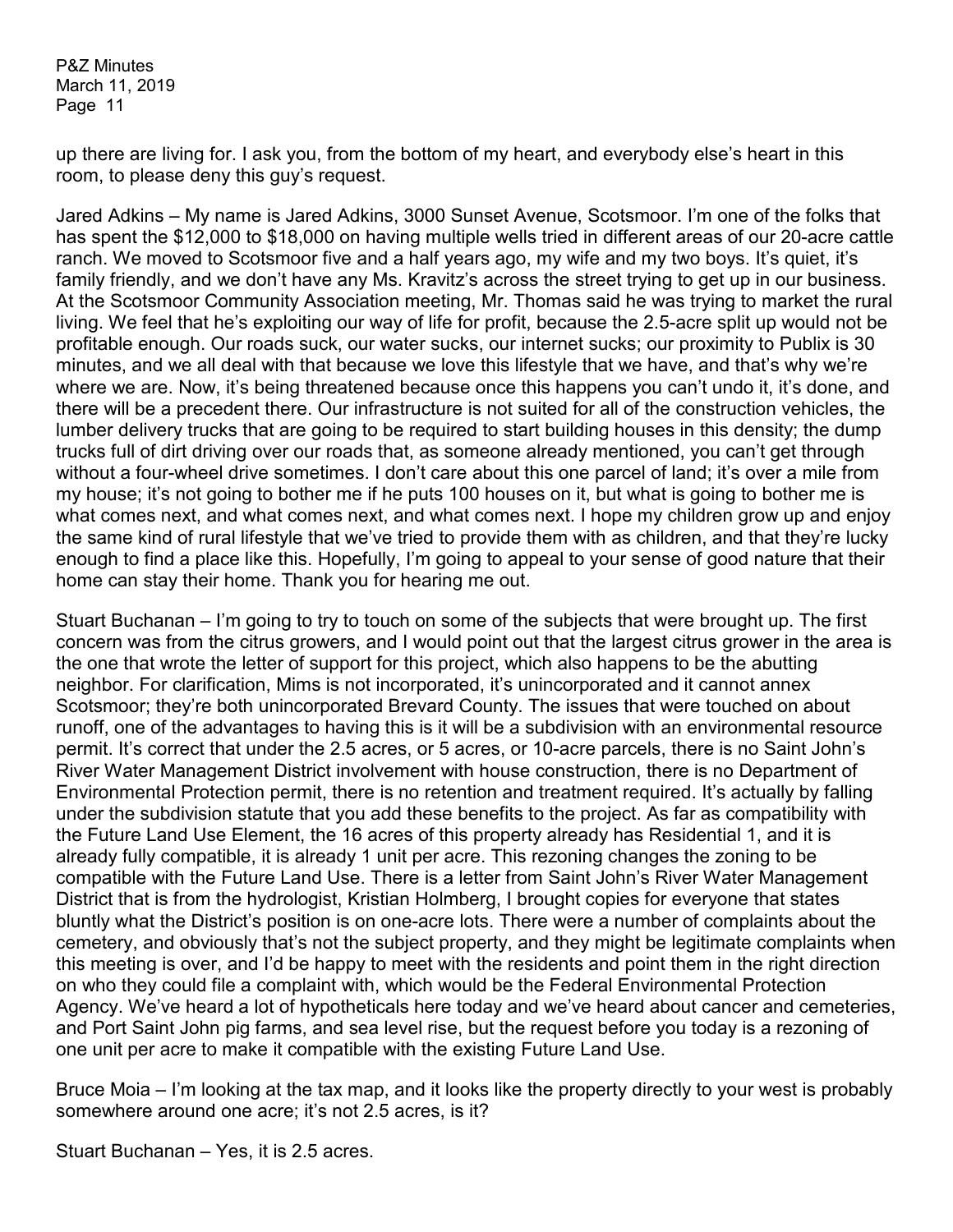Henry Minneboo – Ron, you've been up there a long time, would you like to talk?

Ron Bartcher – I appreciate the fact that the audience members brought information about the Indian River Lagoon Blueway Florida Forever Project to our attention; that was something I wasn't aware of, and since our last meeting I did some research about that, trying to find out what that was. Also, this property is on the County line and it seems to me that what's in Volusia County does have an effect on our decision. When I looked at the property immediately north of his property, in Volusia County, is property that has been set aside as a conservation easement, and then Sam's property a very short distance to the southwest, and then when I consider the Blueway Project, there's a lot of property there. When I look at his property he's surrounded by conservation easements. I looked a little further south, following Dixie Way, looking at what the land uses are, and it seems to me that when this land use was put in a mistake was made. If you look at Dixie Way you can find almost all the property east of Dixie Way is one house per 2.5 acres, and it's Residential 1 on the other side, except when you get up to the very end and all of a sudden it cuts off his property. That's a mistake, that shouldn't have been done. On a small piece of property like this, he shouldn't have had his land use split like that. It should have lined up with the rest of Dixie Way; we wouldn't have this problem. In fact, that was the reason why I voted in the previous meeting for the land use change, because it really wasn't right to have his property split, but that was before I actually looked to see what was going on. I have real concern with doing this when this property is basically in a conservation easement area. It's surrounded on three sides by it. I just don't think it's a good idea.

Henry Minneboo – You worked diligently on that Scotsmoor/Mims Study; this area wasn't cut out, was it?

Ron Bartcher – Yes, it was. I would say the reason why is because it was considered to be the Mims Small Area Study, so when it went to the boundaries we said the southern boundary was Titusville, at Jay Jay Road. The northern boundary was arbitrarily chosen as Flounder Creek Road. At the time, there was a question about that and we were hoping the County would follow up with a Scotsmoor Small Area Study, but that was never done. I do believe and understand that when the County Commission took the Small Area Study they made some adjustments in some of the land use north, trying to follow what was happening in Mims. I also will say they did not take our recommendations 100% because we wanted a lot more property being one house per 2.5 acres, and the County Commission at the time decided they wanted to have Residential 1 property.

Henry Minneboo – Bruce, it seems like when we have two pieces of road and other counties, and it's the south side, it's always an issue, like the southwest corner of the county, the piece by Keenansville, you have three counties trying to maintain a piece of road. The issues there are unbelievable because you have Indian River County, Osceola County, and Brevard County all trying to make a determination on who needs to control the development side of it. I can see, Ron, where the road alone caused some confusion in the past. Erin, that is one unit per acre already?

Erin Sterk – Yes, the rest of the parcel. I did track the history of exactly how that came about, and did see when the Mims Small Area Study ended and it didn't extend this far. If that were to be pursued by the Board of County Commissioners of doing another study to capture the land north of the Mims Small Area Study it would have to be directed by the Board, so if the community members didn't ask the Board to direct staff to do that, this is a big county and these are major planning initiatives, and we have several of them underway at one time. So, if that's something that this community is recommending we need to pursue that by making the recommendation to the Board.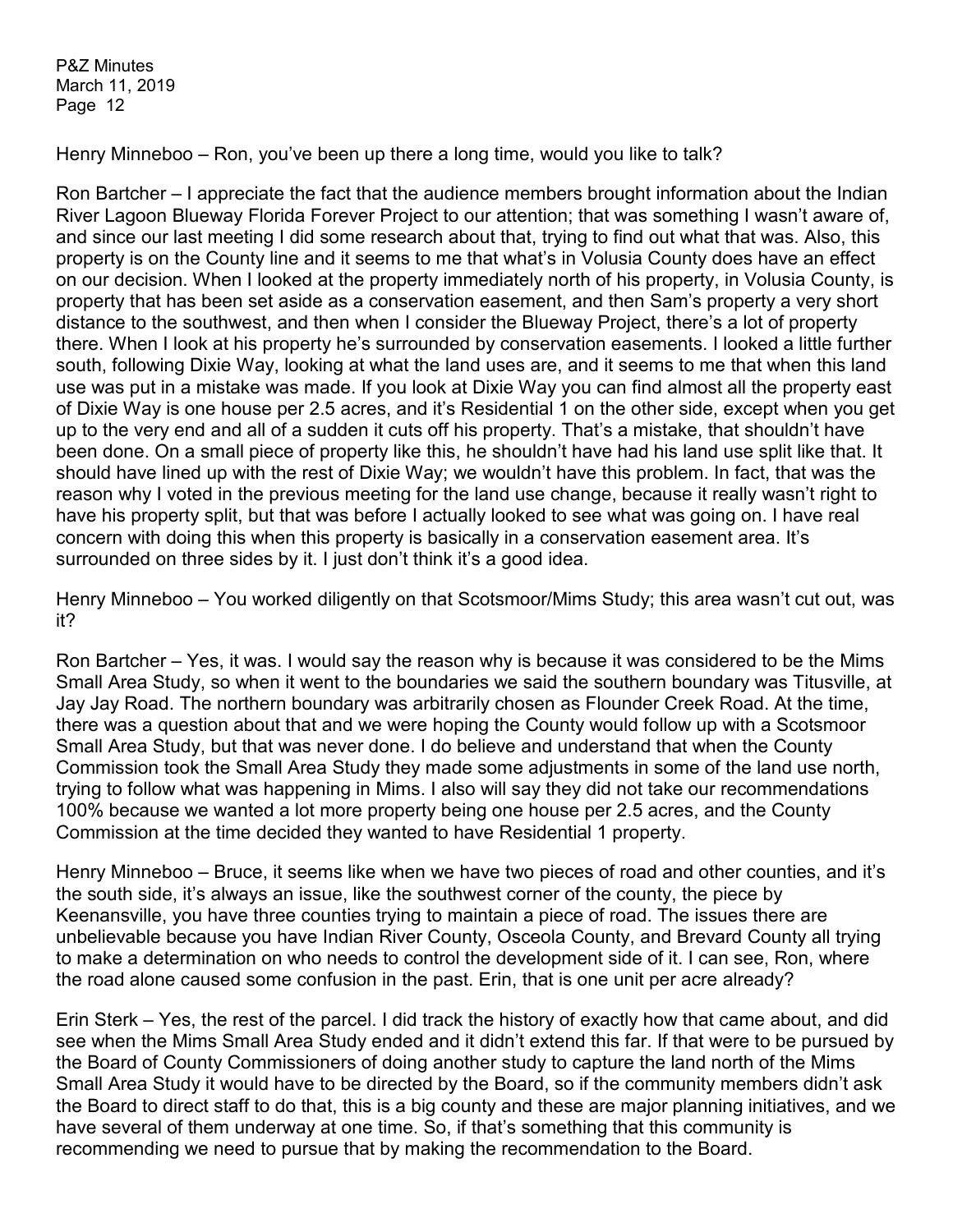Henry Minneboo – A lot of time those are a one, two, or three-year process.

Erin Sterk – Sometimes four years.

Ron Bartcher – The Mims Small Area Study was done in six months, so it can be done.

Erin Sterk – We probably had nine comprehensive planners and we have one today.

Bruce Moia – From the picture I have, everything around here is AU (Agricultural Residential), where is the closest zoning similar to what they're requesting?

Erin Sterk – I think it's more than a mile away.

Bruce Moia – So, it's pretty much all AU in this area.

Dane Theodore – The AU zoning allows one house per 2.5 acres under the current Future Land Use, so that's not a problem and he can build one house per 2.5 acres without rezoning. Staff wrote in the worksheet six units, and I come up with 8, or 7.9.

Erin Sterk – For the potential on the front page of the worksheet we use a lot yield algorithim, which extracts out roadways and stormwater ponds, so we use a methodology depending on the land use, so if you took a 2.5-acre lot and put in stormwater and roads, you get less units in the end.

Henry Minneboo – Dane, has the School Board ever had Brevard County on one side and Volusia County come in and extract the students?

Dane Theodore – There are bi-lateral agreements between counties that if a student chooses to go to the other county there are agreements in place if the other county will accept those students. If it's easier for them to get to a school up there, they can do that.

Henry Minneboo – I'm not sure the school to the north isn't closer.

Dane Theodore – At the last meeting I said Pinewood is going to be overcrowded by 100 students, and while the number of homes that this represents isn't extraordinarily large, conceptually, I think adding more homes to that situation exacerbates the problems. In the meantime, between that meeting and today, the School Board approved a rezoning for Pinewood to Mims, so because of the anticipated number of students coming in they have done a rezoning to the south to relieve Pinewood, but I don't think they've solved the problem completely.

Henry Minneboo – Is that rezoning or re-districting?

Dane Theodore – It is attendance boundary changes, but they call it rezoning.

Bruce Moia – It is Residential 1 Future Land Use, and the zoning is inconsistent with the land use. On the other hand, this is pretty rural, this is Scotsmoor, it's not Micco, like some people may claim that's rural, but it's really not. This is Scotsmoor, this is very rural. I am concerned that it's AU (Agricultural Residential) everywhere else, so I am concerned that this might be spot-zoning, but I do like the fact that I'd rather it be developed under the current standards than have it be the way it is now, because normally – and there was a lot of misleading comments – agriculture is one of the biggest polluters of the river that there is as far as a land category. Currently, it's in the worst state it could be if you're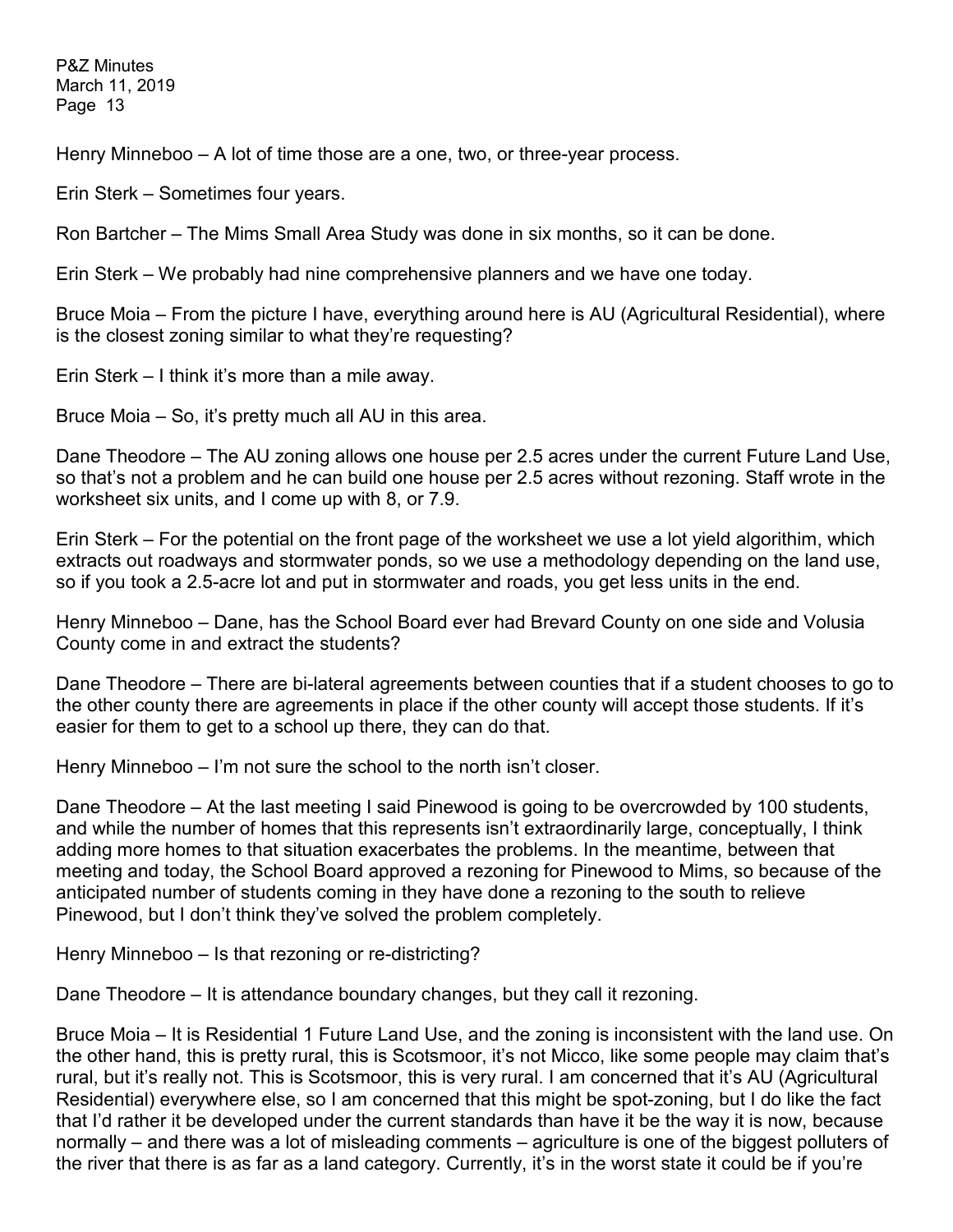truly concerned about the river. To be agricultural land there is no treated water at all leaving this property; it's just going straight to the river. The new systems treat the water, so I like that. It could still be developed with single-family homes; they could clear-cut the property and put in 2.5 acres and have no retention still, and that's a concern, too. I'm in the middle on this one, and I'm not sure which way I want to go, because there's good and bad.

Peter Filiberto – On February 11<sup>th</sup>, Mr. Thomas had two items. Didn't we approve one 3.15 acres, and that 3.15 acres is Residential 1 right now?

Erin Sterk – The Commission heard those items last Thursday, and they could have acted on the Future Land Use designation change, given that this board did make a recommendation, but they chose to hold off on doing so, to hear what you all wanted to do about the rezoning, and then to take action on both together. So, both will be heard at the April  $4<sup>th</sup>$  County Commission meeting. So, technically, no, the 3.15 acres does not currently have Residential 1.

Mark Wadsworth – But the remaining does?

Erin Sterk – The remainder still does, yes. Depending on what you recommend today, the Commission could move accordingly.

Brian Hodgers – Is it 16 acres or 15 acres that are already Residential 1?

Erin Sterk – It's 16 acres; I think where you're hearing the 15 acres from is the reduction in units that could probably come after you take out the stormwater and roads.

Brian Hodgers – So, the total acreage is 19.75, and the request is for 15 units total?

Erin Sterk – The request is for one acre lot sizes, the zoning, but the assumption is, depending on pond size and road size, they expect to get 15 units.

Stuart Buchanan – That's correct, and we'd be willing to enter into a BDP (Binding Development Plan) to that effect if you'd like.

Bruce Moia – I was thinking that might be something, if I would even entertain this, I think a BDP would have to be put in place to have some kind of compromise.

Henry Minneboo – The one fact is, like you indicated already, they have to retain all of the runoff, and that's critical on agricultural land. Would it be an 18% reduction for stormwater?

Bruce Moia – How much of this property is in the floodplain? I don't know if the colors are off on this map, but it looks gray. Isn't there restrictions on the density if this is in the riverine floodplain?

Jeanne Allen – The yellow is in this case would be estuarine, and estuarine doesn't have compensatory storage.

Bruce Moia – That's the only area of this property that's in the flood zone?

Jeanne Allen – The gray is not in a flood zone. Something to also note is there are portions of the property that are in the septic overlay that would need enhanced treatment all along County Line Ditch Road, and then along the wetland area to the east of the parcel. There does appear to be a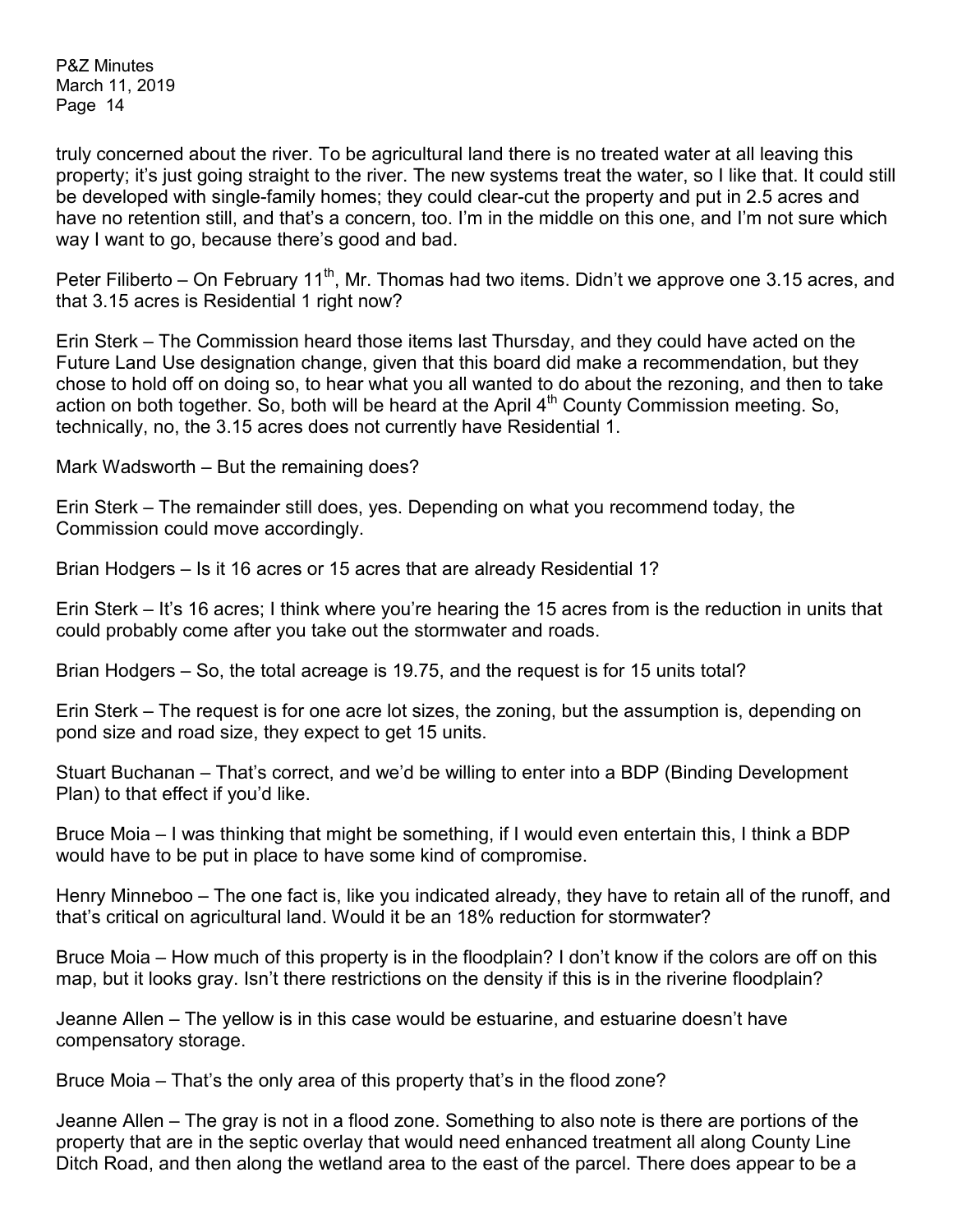portion running through the middle of the property that also might be wet, so these are all areas that if they're found to be wetlands or floodplain, could affect the development.

Henry Minneboo – What is the distance to the Lagoon?

Erin Sterk – I'll re-measure, but my recollection is 3,700 feet.

Bruce Moia – Was there an environmental impact analysis done by the applicant?

Erin Sterk – None provided thus far.

Bruce Moia – So, the map shows where there might be wetlands?

Erin Sterk – That's very high level, it's not the drill-down data that we'd be looking for at site development.

Bruce Moia – But that would further limit the density if there was more wetlands on the property than the map showed?

Jeanne Allen – Yes, sir.

Dane Theodore – I was intrigued by your struggle with developing these as single-family homes without runoff restrictions, and having a subdivision with retention requirements. In your opinion, would six homes with no restrictions be worse for the environment than 15 homes with the runoff?

Bruce Moia – Just considering stormwater runoff, absolutely it would be worse. Six homes with no retention would be worse than a 15-home subdivision meeting all the standards of the Saint Johns River Water Management District and the County.

Dane Theodore – You would believe under that case that the impact to the Lagoon would be better with a subdivision?

Bruce Moia – Yes.

Erin Sterk – To add to that, if you come in to develop six units, you're going to go through a subdivision plan and you're going to meet the same subdivision code, so there is no developing six homes under the current zoning that isn't going to go through the subdivision process that isn't going to require stormwater treatment. You may have some instances where a parcel is split into two, in some of these cases like families here have split off 2.5 acres of their 10-acre lot, that doesn't go through a subdivision process, but even though the process is cheaper for three to six units, it's considered a minor subdivision plan and the stormwater codes are the same.

Brian Hodgers – The applicant has a diagram in the package that is conceptual, and I count 14 homes on it. I know our packet says 15 homes, so is the 14 accurate, or the 15?

Stuart Buchanan – The 14 is accurate. One of those lots was a double lot and we'd be happy to enter into a BDP (Binding Development Plan) for any number of units up to 14. We'd like to take the recommendation of this board and move forward, and if you were to recommend to the Commission limiting the lots we'd gladly enter into a BDP to that effect, and hopefully reach a compromise with the neighbors, as well as provide full permitting through Saint John's River Water Management District.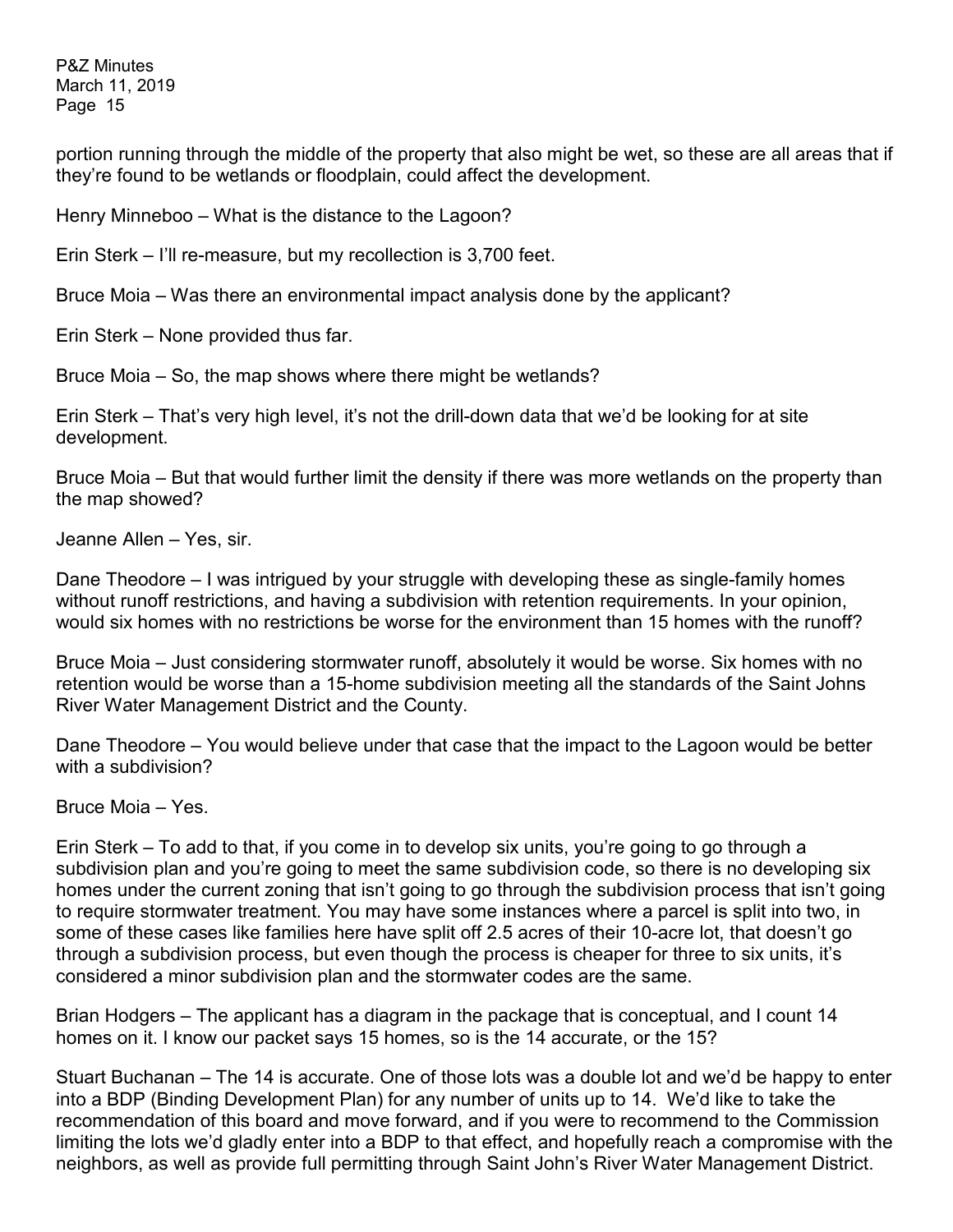Brian Hodgers – One of the properties is all the way at the east end, and on one of the maps there is a little bit of a possible wetlands.

Stuart Buchanan – That's why we avoided development there.

Brian Hodgers – How far away are you from that portion, or would that one house have to be eliminated?

Stuart Buchanan – The other item that staff said might be wetlands, that is a ditch.

Joseph Thomas – If you look at the property, our property is all cleared, the orange grove and the property behind us is an existing thicket, which is where the wetlands are, ours is at the lower section, but even at that, the homes would be 60 meters away for the septic system, away from the ditch and the wetlands.

Brian Hodgers – So, the closest home to the wetlands would be?

Joseph Thomas – The layout we have now, it would be over 150 feet.

Brian Hodgers – And no retention pond is planned at this time?

Stuart Buchanan – No, it would absolutely require a retention pond, it just isn't shown on the diagram.

Brian Hodgers – Do you have an approximation of where it would be?

Stuart Buchanan – We're working with an engineer so we can't put together the conceptual layout of the lots, but I'm sure he will come back to us after he's reviewed the topographic study and the soils and everything else, and say where we need to put the lots and where we need to put the retention. Once we know what the number of lots is, we can move forward with a civil design.

Bruce Moia – That's a decent compromise and I think we would want to add that regardless of the distance they are from the waterbody. I think if they are fine with the condition that all lots would have the upgraded septic systems, the high-efficiency systems, therefore reducing the potential pollution from possibilities. On your sketch it looks like you're paving a portion of Dixie Way, is that what you're planning?

Stuart Buchanan – We are waiting until we have action from this board to go back to Volusia County and follow their instructions on whether they want to have us pave a section of it, or request us to post maintenance bond for all of it. Obviously, it falls under Volusia County and we're going to do whatever they tell us to do and as soon as we know the number of houses and the number of trips generated, they're going to give us instructions, whether they want a section of it paved, the aprons paved, or the whole thing, we'll know.

Erin Sterk – I think Stuart was answering the question for County Line Ditch Road, but Dixie Way, the extension from that paved intersection there to the north, they met with Public Works early on about whether or not an unpaved road subdivision could be done, and the answer is no. The codes today require pavement, so they would have to extend it to current County paved road standards.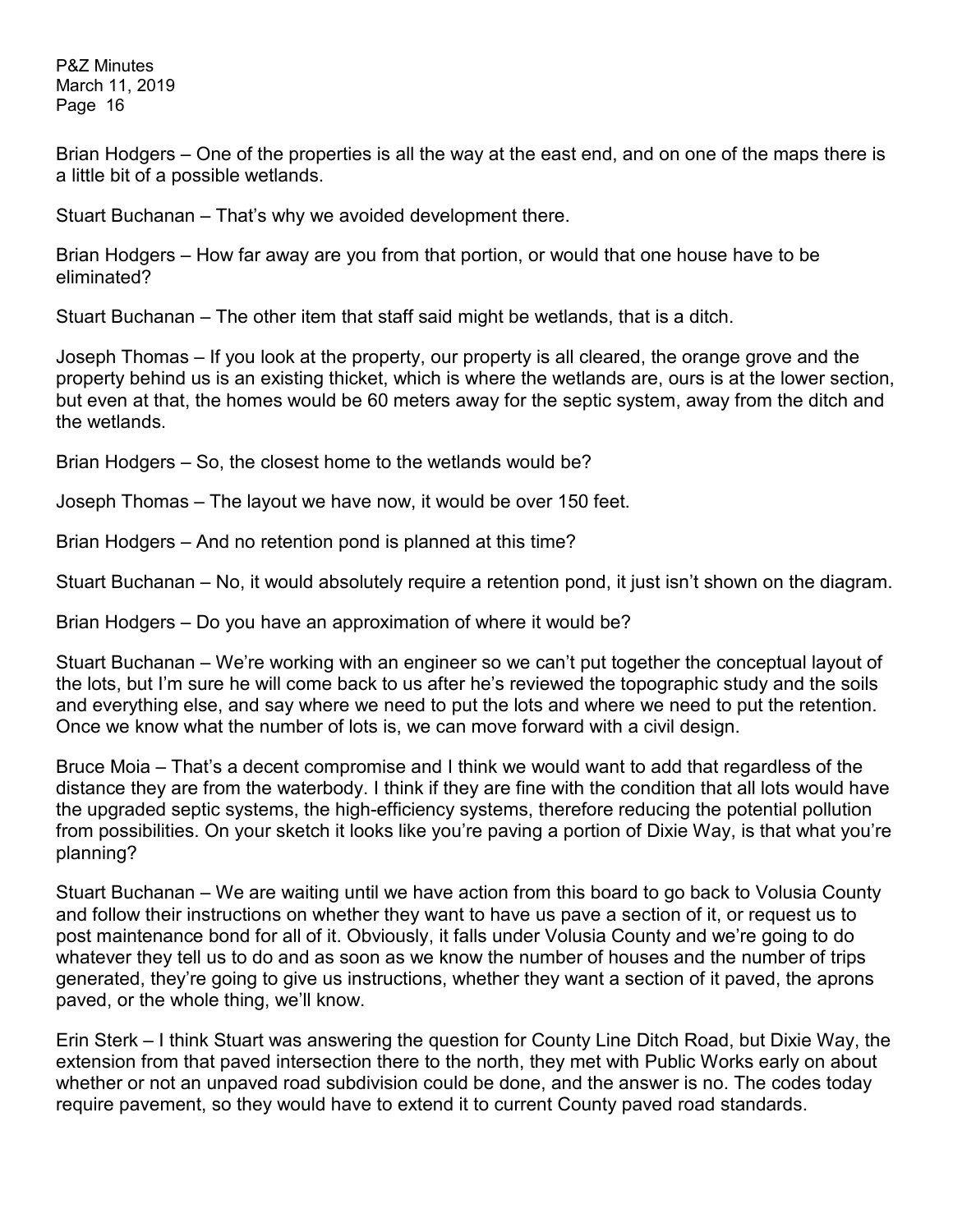Bruce Moia – We don't need to put that in the BDP (Binding Development Plan) because that's a requirement?

Henry Minneboo – No, that's going to be mandatory.

Erin Sterk – You could re-memorialize it, I suppose.

Henry Minneboo – No, we don't need to do that. Ron, does that help a little bit?

Ron Bartcher – Thank you for the information, I appreciate it.

Erin Sterk – If we're considering anything, I'd like to hear from the applicant on the high-end septic thing, if you guys are going to consider that as part of your motion, we would need to know that is something they agree to.

Stuart Buchanan - We'll be happy to include that in the BDP. You've heard from the neighbors, you've heard their concerns, and in some places in the County, such as North Merritt Island, they've already made it a requirement, so in a similar situation we'd be happy to do so.

Ben Glover – I believe at the last meeting I voted to pass this request, and after hearing all of the people today have so much opposition, putting a subdivision there doesn't really make sense. I agree that the engineering would probably retain the water, and it would most likely be beneficial, but none of these neighbors moved there to have a development put in right down the street. I think I'll be voting against this item.

Henry Minneboo – Do you want to make a motion?

Ben Glover – I'll make a motion to deny the applicant's request.

Ron Bartcher – Second.

Henry Minneboo called for a vote on the motion as stated, and it failed 4:5, with Minneboo, Hodgers, Langston, Wadsworth, and Moia voting nay. Glover, Bartcher, Filiberto, and Theodore voted in favor of the motion to deny.

Bruce Moia – I'll make a motion to approve the request with a BDP for no more than 16 lots, with a requirement of the upgraded septic tank systems.

Henry Minneboo – Is that 14 lots or 16 lots?

Bruce Moia – I'm sorry, I'll make a motion to approve with a BDP for 14 lots, with a requirement of the upgraded septic tank systems.

Brian Hodgers – I'll second.

Henry Minneboo called for a vote on the motion as stated and it passed 5:4, with Glover, Bartcher, Filiberto, and Theodore voting nay. Minneboo, Moia, Hodgers, Langston, and Wadsworth voted in favor of the motion.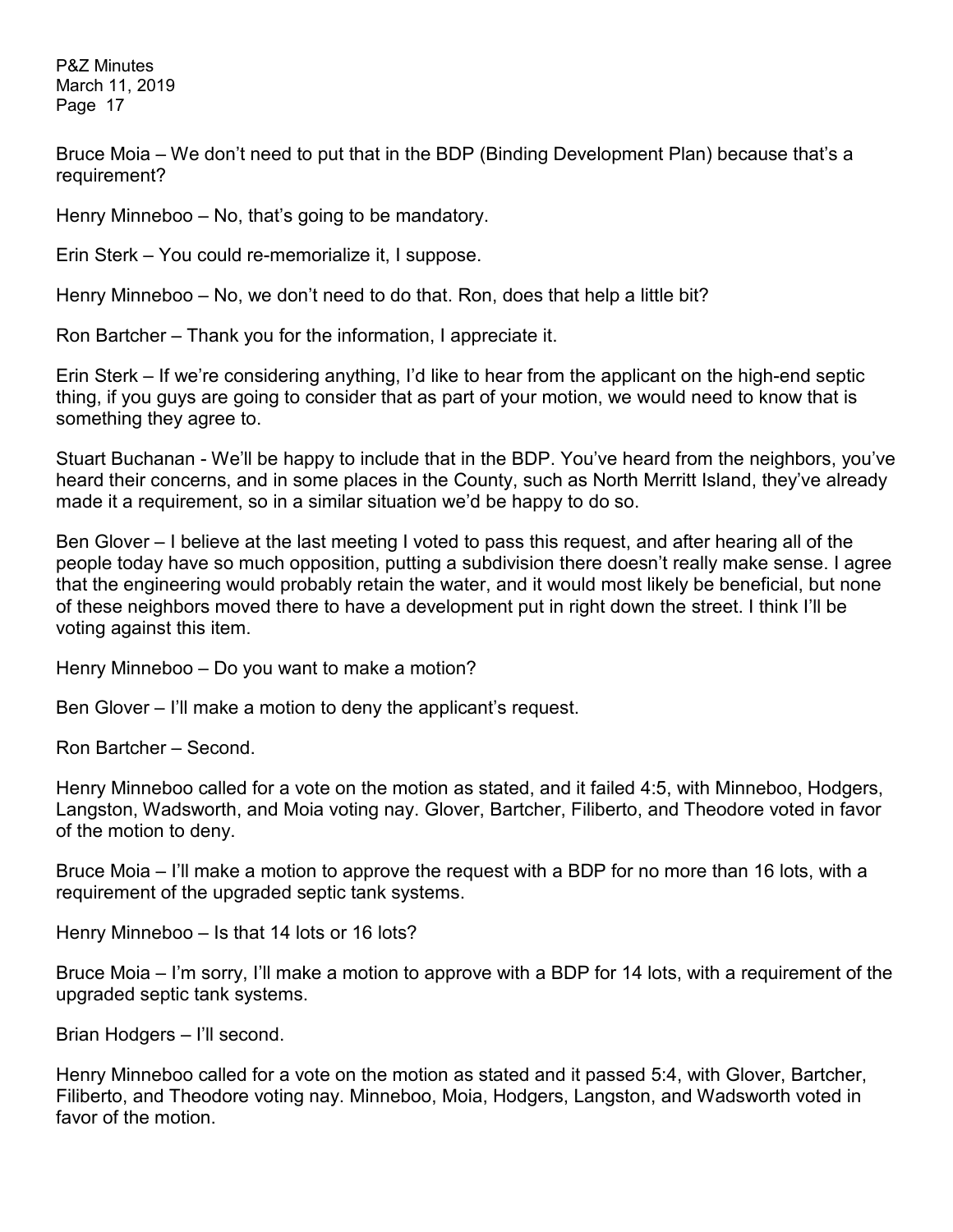## **Discussion:**

Ron Bartcher – One thing that came up in our discussion, this property that has the conservation easement on it, I was talking to staff about that and the information wasn't readily available to us. If the citizens hadn't brought it forward we wouldn't have known anything about that. The owner of the property may not even had known. I have a question for staff, if they could elaborate on that and what might be done to correct that.

Erin Sterk – I also met with the property owners as well, who gave me some more information than we had as part of our regular analysis. When we look at the land use of the area we look at all of the factors, but private easements are something that is not part of our regular searches. There area all kinds of easements, such as drainage, utilities, et cetera. The conservation component of that property did not come to our attention as part of our regular evaluation, so I recommended to the property owner that they pursue a Future Land Use designation change from Residential 1 to Conservation. I think 40 of their 50 acres is under conservation easement in perpetuity, so when they dedicated that land and gave it over, and even have a resolution form the Board of County Commissioners, the EEL (Environmentally Endangered Lands) Program, as part of the Parks and Recreation Department, they probably didn't get with Planning to get all of the planning layers in place that would allow planners to recognize, and property owners to recognize, that conservation component of the property, so when you look on the Property Appraiser site, the use of that property comes up as a homesteaded single-family residential; when you look at the Future Land Use designation it's Residential. My recommendation is that the Future Land Use be changed on that property on 40 of the 50 acres to Conservation; that way, when a property owner comes in they will be able to see that, and so will the planners. The other conservation lands in the area have already had a Future Land Use change. I'm not certain that was something they were advised at the time, and I'm also not certain that is something they should necessarily bear the cost of. They gave the land to the County for its use. There's certainly going to be a cost to doing that, advertisement in the newspaper, and staff time, which we could capture that and do it administratively, potentially. I'd like to come back with some options on how to bring that forward. I don't know what we'll do regarding the fees. I can come back to the board the next time you meet and let you know what our options are, if that's what you're asking for from us. Or I can just work with the property owner and we move forward that way.

Henry Minneboo – I would like to see it. Ron is 100% right that it is fairly critical information, but to defend staff a little, it seems like when it's the County line there's always some confusion. We've had confusion in Micco and Grant, and Little Hollywood, and we've had issues down there like this before.

Erin Sterk – It was actually easier for us to recognize that the Volusia County lands were in conservation because their Future Land Use map recognized that. If that's something that this board wants to see followed through, you can make a motion to direct us to bring something back on that.

Henry Minneboo – I'd like to see both, work with the applicant and let us know.

Erin Sterk – If you wouldn't mind, it would be easier to move forward with the work if you memorialize that in a recommendation.

Ron Bartcher – I'd like to make a motion to that effect.

Bruce Moia – I'll second.